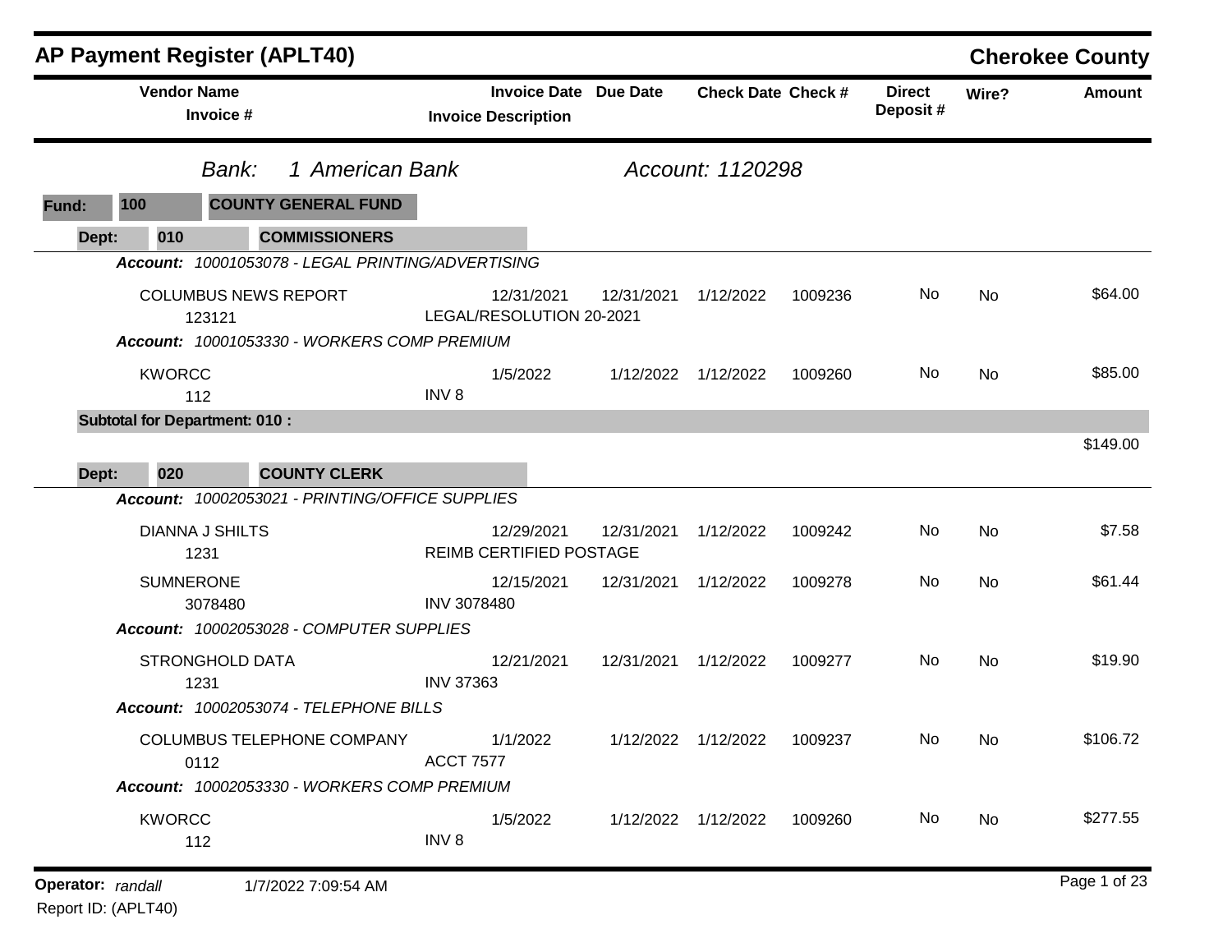|       |               | <b>AP Payment Register (APLT40)</b>                                        |                                                            |            |                           |         |                           |                | <b>Cherokee County</b> |
|-------|---------------|----------------------------------------------------------------------------|------------------------------------------------------------|------------|---------------------------|---------|---------------------------|----------------|------------------------|
|       |               | <b>Vendor Name</b><br>Invoice #                                            | <b>Invoice Date Due Date</b><br><b>Invoice Description</b> |            | <b>Check Date Check #</b> |         | <b>Direct</b><br>Deposit# | Wire?          | Amount                 |
|       |               | <b>Subtotal for Department: 020:</b>                                       |                                                            |            |                           |         |                           |                | \$473.19               |
| Dept: | 030           | <b>TREASURER</b>                                                           |                                                            |            |                           |         |                           |                |                        |
|       |               | Account: 10003053074 - TELEPHONE BILLS                                     |                                                            |            |                           |         |                           |                |                        |
|       |               | COLUMBUS TELEPHONE COMPANY<br>0112                                         | 1/1/2022<br><b>ACCT 7577</b>                               |            | 1/12/2022 1/12/2022       | 1009237 | No.                       | <b>No</b>      | \$176.60               |
|       |               | Account: 10003053089 - OTHER CONTRACTUAL                                   |                                                            |            |                           |         |                           |                |                        |
|       |               | <b>TEAM THREADS</b><br>8352<br>Account: 10003053330 - WORKERS COMP PREMIUM | 12/30/2021<br><b>INV 85352</b>                             | 12/31/2021 | 1/12/2022                 | 1009279 | No.                       | No             | \$708.54               |
|       | <b>KWORCC</b> |                                                                            | 1/5/2022                                                   |            | 1/12/2022 1/12/2022       | 1009260 | No                        | <b>No</b>      | \$256.20               |
|       |               | 112                                                                        | INV <sub>8</sub>                                           |            |                           |         |                           |                |                        |
|       |               | <b>Subtotal for Department: 030:</b>                                       |                                                            |            |                           |         |                           |                |                        |
|       |               |                                                                            |                                                            |            |                           |         |                           |                | \$1,141.34             |
| Dept: | 040           | <b>ATTORNEY</b>                                                            |                                                            |            |                           |         |                           |                |                        |
|       |               | Account: 10004053028 - COMPUTER SUPPLIES                                   |                                                            |            |                           |         |                           |                |                        |
|       |               | ADVANTAGE COMPUTER ENTERPRISES IN<br>88012                                 | 12/10/2021<br><b>INV 88012</b>                             | 12/31/2021 | 1/12/2022                 | 1009214 | No.                       | No             | \$330.00               |
|       |               | ADVANTAGE COMPUTER ENTERPRISES IN<br>88011                                 | 12/10/2021<br><b>INV 88011</b>                             | 12/31/2021 | 1/12/2022                 | 1009214 | No.                       | <b>No</b>      | \$330.00               |
|       |               | ADVANTAGE COMPUTER ENTERPRISES IN<br>88013                                 | 12/10/2021<br><b>INV 88013</b>                             | 12/31/2021 | 1/12/2022                 | 1009214 | No.                       | <b>No</b>      | \$894.00               |
|       |               | Account: 10004053074 - TELEPHONE BILLS                                     |                                                            |            |                           |         |                           |                |                        |
|       |               | <b>COLUMBUS TELEPHONE COMPANY</b><br>0112                                  | 1/1/2022<br><b>ACCT 7577</b>                               |            | 1/12/2022 1/12/2022       | 1009237 | No.                       | N <sub>o</sub> | \$199.47               |
|       |               | Account: 10004053089 - OTHER CONTRACTUAL                                   |                                                            |            |                           |         |                           |                |                        |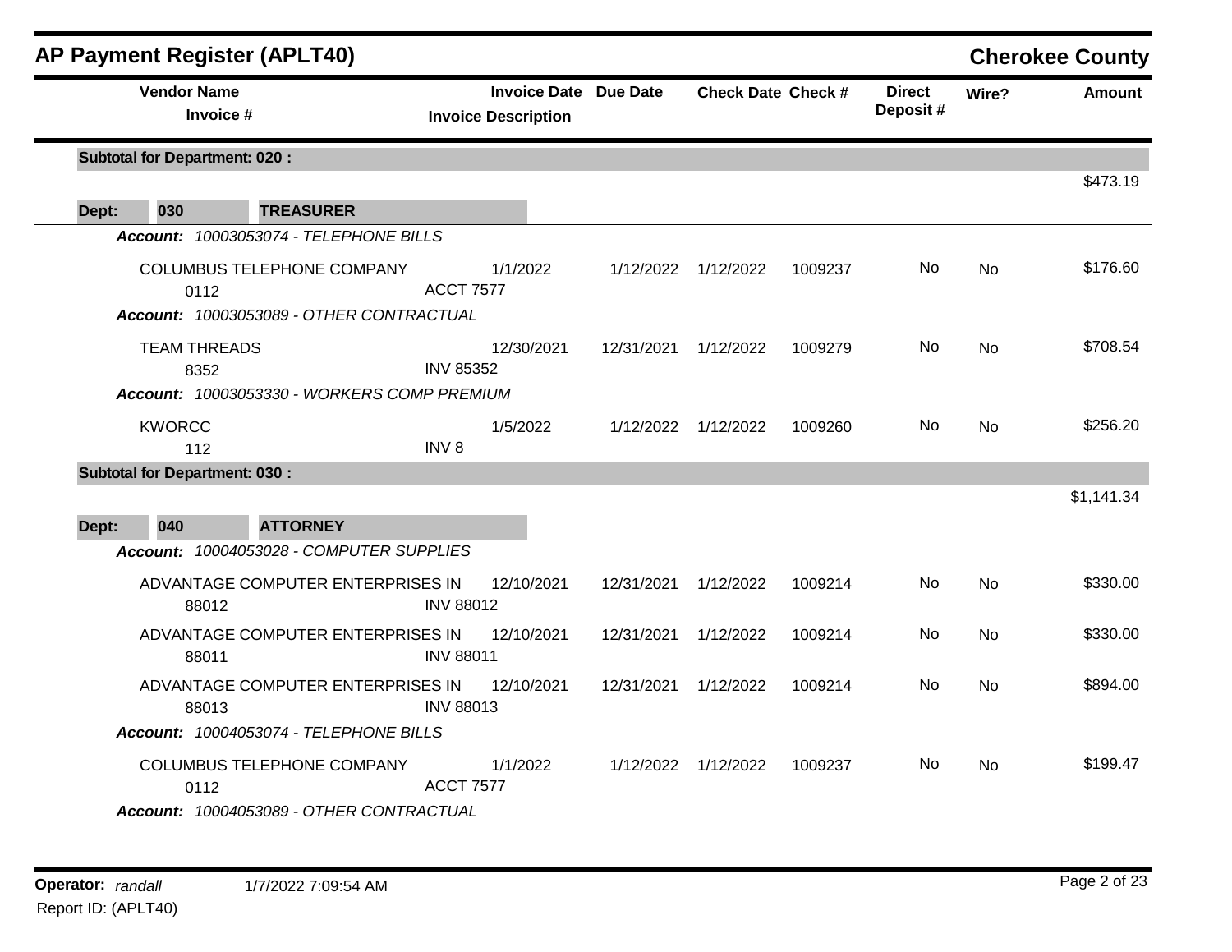|                   | <b>Vendor Name</b><br>Invoice #                                                    |                                                                                  |                                 | <b>Invoice Description</b> | <b>Invoice Date Due Date</b> | <b>Check Date Check #</b> |         | <b>Direct</b><br>Deposit# | Wire? | <b>Amount</b> |
|-------------------|------------------------------------------------------------------------------------|----------------------------------------------------------------------------------|---------------------------------|----------------------------|------------------------------|---------------------------|---------|---------------------------|-------|---------------|
|                   | 2956068                                                                            | <b>XEROX FINANCIAL SERVICES</b><br>Account: 10004053093 - OFFICE FURNITURE/EQUIP | 12/4/2021<br><b>INV 2956068</b> |                            | 12/31/2021                   | 1/12/2022                 | 1009287 | No                        | No    | \$538.60      |
|                   | 5440930                                                                            | ETTINGER'S OFFICE SUPPLY                                                         | 12/20/2021<br>INV 5440930       |                            | 12/31/2021 1/12/2022         |                           | 1009247 | No.                       | No    | \$892.65      |
|                   | ETTINGER'S OFFICE SUPPLY<br>5440680<br>Account: 10004053330 - WORKERS COMP PREMIUM |                                                                                  |                                 | 12/20/2021                 | 12/31/2021 1/12/2022         |                           | 1009247 | No                        | No    | \$299.95      |
|                   | <b>KWORCC</b><br>112                                                               |                                                                                  | 1/5/2022<br>INV <sub>8</sub>    |                            |                              | 1/12/2022 1/12/2022       | 1009260 | No                        | No    | \$451.00      |
|                   | <b>Subtotal for Department: 040:</b>                                               |                                                                                  |                                 |                            |                              |                           |         |                           |       | \$3,935.67    |
| Dept:             | 050                                                                                | <b>REGISTER OF DEEDS</b>                                                         |                                 |                            |                              |                           |         |                           |       |               |
|                   |                                                                                    | Account: 10005053074 - UTILITIES/TELEPHONE BILLS                                 |                                 |                            |                              |                           |         |                           |       |               |
|                   | 0112                                                                               | COLUMBUS TELEPHONE COMPANY                                                       | 1/1/2022<br><b>ACCT 7577</b>    |                            |                              | 1/12/2022 1/12/2022       | 1009237 | No                        | No    | \$90.03       |
|                   | <b>KWORCC</b><br>112                                                               | Account: 10005053330 - WORKERS COMP PREMIUM                                      | 1/5/2022<br>INV <sub>8</sub>    |                            |                              | 1/12/2022 1/12/2022       | 1009260 | No                        | No    | \$64.05       |
|                   | <b>Subtotal for Department: 050:</b>                                               |                                                                                  |                                 |                            |                              |                           |         |                           |       |               |
|                   |                                                                                    |                                                                                  |                                 |                            |                              |                           |         |                           |       | \$154.08      |
| Dept:             | 060                                                                                | <b>SHERIFF &amp; JAIL</b><br>Account: 10006053021 - PRINTING/OFFICE SUPPLIES     |                                 |                            |                              |                           |         |                           |       |               |
|                   | QUILL CORPORATION<br>21773237                                                      |                                                                                  | 12/20/2021<br>INV 21773237      |                            | 12/31/2021                   | 1/12/2022                 | 1009272 | No.                       | No.   | \$99.66       |
|                   | QUILL CORPORATION<br>21472304                                                      |                                                                                  | 12/7/2021<br>INV 21472304       |                            | 12/31/2021                   | 1/12/2022                 | 1009272 | No                        | No    | \$135.99      |
| Operator: randall |                                                                                    | 1/7/2022 7:09:54 AM                                                              |                                 |                            |                              |                           |         |                           |       | Page 3 of 23  |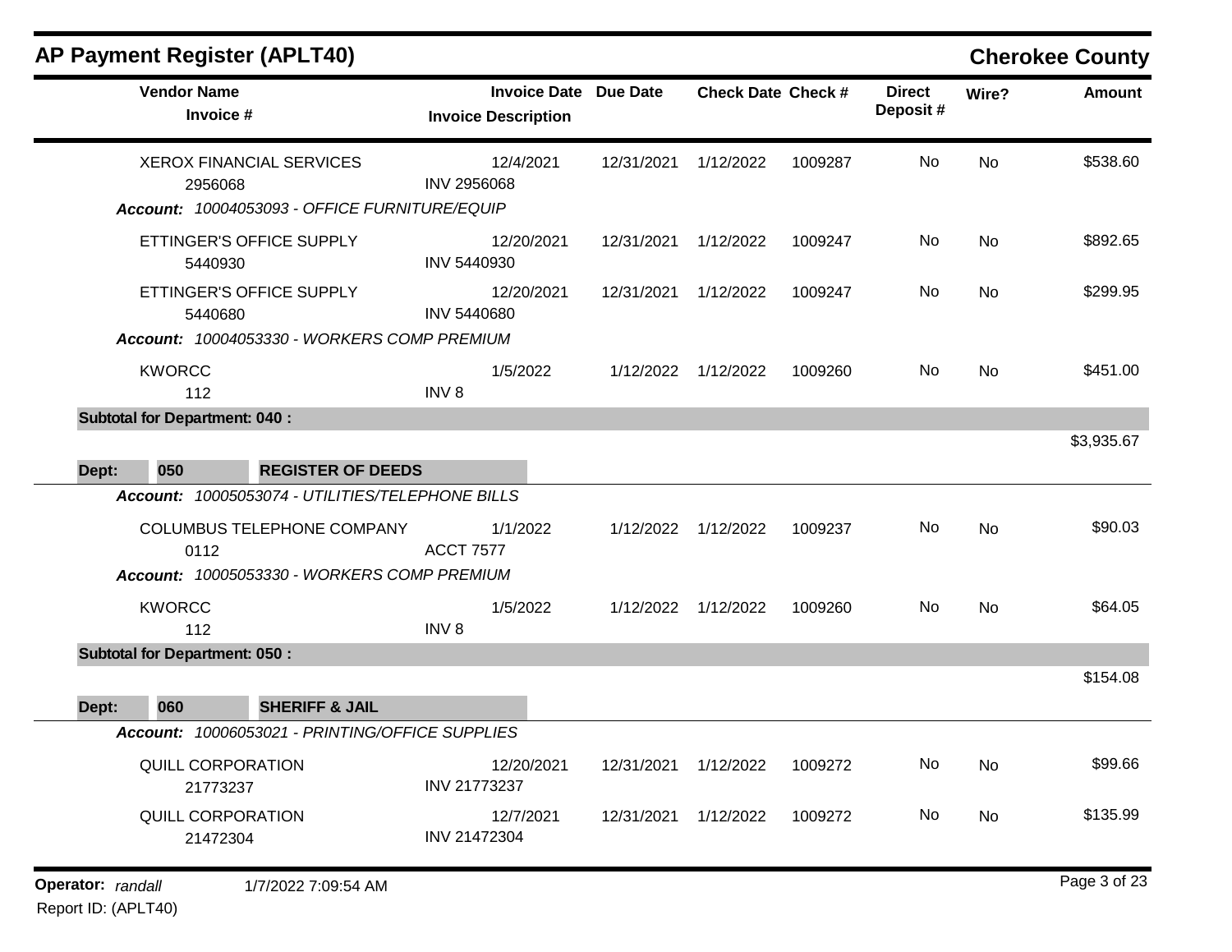| <b>Vendor Name</b><br>Invoice #              | <b>Invoice Date Due Date</b><br><b>Invoice Description</b> |                      | <b>Check Date Check #</b> |         | <b>Direct</b><br>Deposit# | Wire?     | <b>Amount</b> |
|----------------------------------------------|------------------------------------------------------------|----------------------|---------------------------|---------|---------------------------|-----------|---------------|
| QUILL CORPORATION<br>21576425                | 12/10/2021<br>INV 21576425                                 | 12/31/2021           | 1/12/2022                 | 1009272 | <b>No</b>                 | <b>No</b> | \$223.55      |
| <b>QUILL CORPORATION</b><br>21467474         | 12/7/2021<br>INV 21467474                                  | 12/31/2021 1/12/2022 |                           | 1009272 | No                        | <b>No</b> | \$258.93      |
| <b>FOUR STATE PRINTING</b><br>11627          | 12/20/2021<br><b>INV 11627</b>                             | 12/31/2021           | 1/12/2022                 | 1009249 | No                        | <b>No</b> | \$25.50       |
| QUILL CORPORATION<br>21743232                | 12/17/2021<br>INV 21743232                                 | 12/31/2021           | 1/12/2022                 | 1009272 | No.                       | No        | \$161.99      |
| <b>QUILL CORPORATION</b><br>21566619         | 12/10/2021<br>INV 21566619                                 | 12/31/2021 1/12/2022 |                           | 1009272 | No                        | <b>No</b> | \$40.99       |
| QUILL CORPORATION<br>21596606                | 12/13/2021<br>INV 21596606                                 | 12/31/2021 1/12/2022 |                           | 1009272 | No.                       | No        | \$119.99      |
| Account: 10006053025 - PARTS/VEHICLE REPAIRS |                                                            |                      |                           |         |                           |           |               |
| NATALINIS AUTOMOTIVE<br>792974               | 12/23/2021<br><b>INV 792974</b>                            | 12/31/2021 1/12/2022 |                           | 1009268 | No                        | <b>No</b> | \$14.99       |
| <b>BEACON TIRE</b><br>60065633               | 12/20/2021<br>INV 60065633                                 | 12/31/2021 1/12/2022 |                           | 1009218 | No.                       | No        | \$140.20      |
| NATALINIS AUTOMOTIVE<br>792641               | 12/20/2021<br><b>INV 792641</b>                            | 12/31/2021           | 1/12/2022                 | 1009268 | No                        | <b>No</b> | \$321.96      |
| Account: 10006053042 - BREAKROOM SUPPLIES    |                                                            |                      |                           |         |                           |           |               |
| <b>QUILL CORPORATION</b><br>21475311         | 12/7/2021<br>INV 21475311                                  | 12/31/2021 1/12/2022 |                           | 1009272 | No                        | <b>No</b> | \$21.58       |
| QUILL CORPORATION<br>21469441                | 12/7/2021<br>INV 21469441                                  | 12/31/2021 1/12/2022 |                           | 1009272 | No.                       | <b>No</b> | \$10.99       |
| Account: 10006053072 - GAS, ELECTRIC, WATER  |                                                            |                      |                           |         |                           |           |               |
| <b>CITY OF COLUMBUS</b><br>112 SH            | 12/29/2021<br>ACCT 09-52410-01                             | 12/31/2021 1/12/2022 |                           | 1009231 | No.                       | No        | \$120.00      |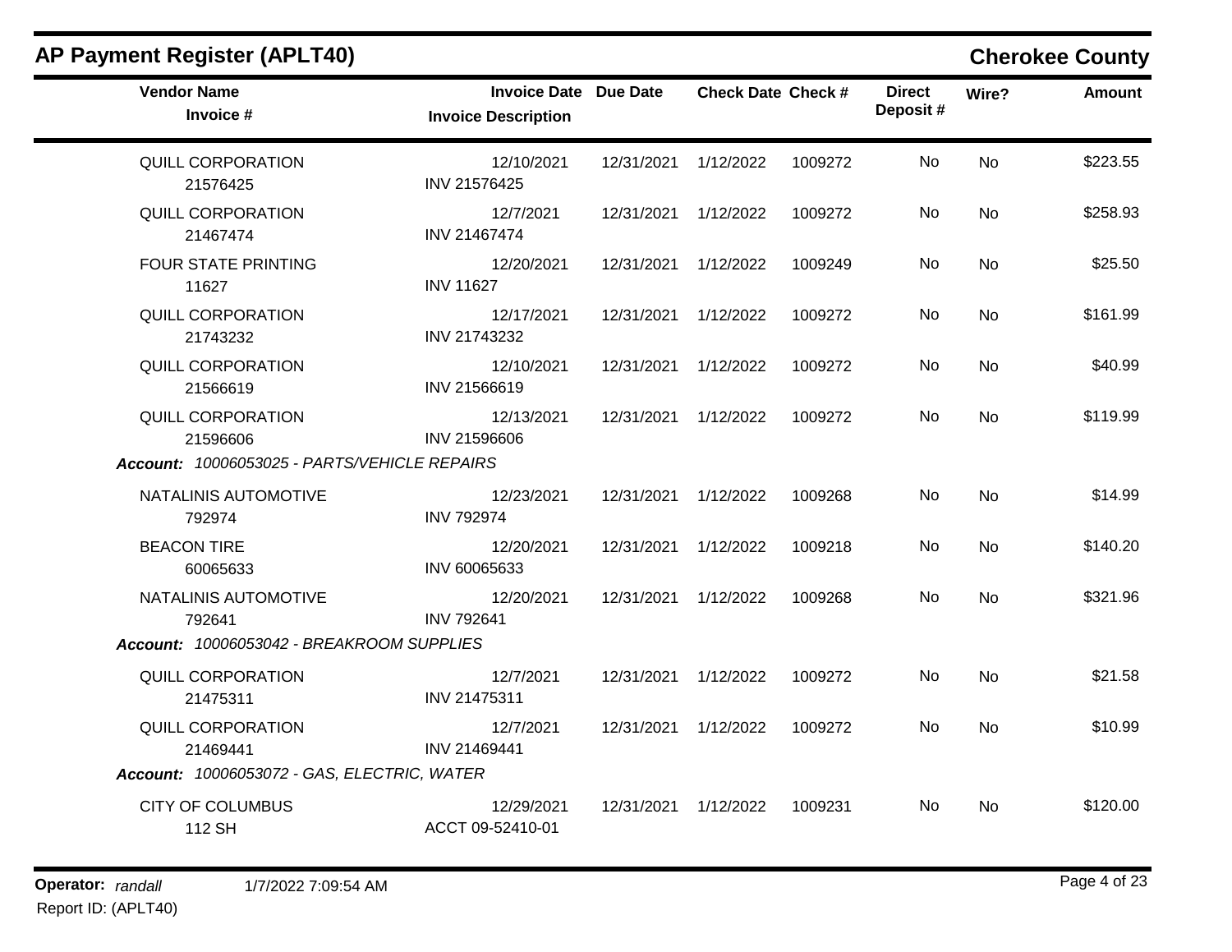| <b>Vendor Name</b><br>Invoice #                                                                                                    | <b>Invoice Date Due Date</b><br><b>Invoice Description</b> |                      | <b>Check Date Check #</b> |         | <b>Direct</b><br>Deposit# | Wire?     | <b>Amount</b> |
|------------------------------------------------------------------------------------------------------------------------------------|------------------------------------------------------------|----------------------|---------------------------|---------|---------------------------|-----------|---------------|
| PRO SOLUTIONS, LLC<br>2021-11-091<br>Account: 10006053074 - TELEPHONE BILLS                                                        | 12/17/2021<br>INV 2021-11-091                              | 12/31/2021           | 1/12/2022                 | 1009270 | No                        | <b>No</b> | \$1,113.70    |
| COLUMBUS TELEPHONE COMPANY<br>112<br>Account: 10006053075 - DUES/SUBSCRIPTIONS                                                     | 1/1/2022<br><b>ACCT 2963</b>                               |                      | 1/12/2022 1/12/2022       | 1009237 | No.                       | <b>No</b> | \$1,482.88    |
| NATIONAL SHERIFFS ASSOCIATION<br>250927/21<br>Account: 10006053076 - PROFESSIONAL SERVICES                                         | 12/13/2021<br><b>MEMBER 250927</b>                         | 12/31/2021 1/12/2022 |                           | 1009269 | No.                       | <b>No</b> | \$135.00      |
| COMMUNITY HEALTH CENTER OF SEK INC<br>18                                                                                           | 12/24/2021<br>INV 18, SANE EXAM                            | 12/31/2021           | 1/12/2022                 | 1009238 | No                        | <b>No</b> | \$725.00      |
| TEEL INSURANCE AGENCY INC<br>382                                                                                                   | 12/15/2021<br><b>INV 382-NOTARY BOND</b>                   | 12/31/2021           | 1/12/2022                 | 1009280 | No.                       | <b>No</b> | \$50.00       |
| KANSAS SECRETARY OF STATE<br>123121                                                                                                | 12/21/2021<br>NOTARY PUBLIC, ZACHARY DAVIS                 | 12/31/2021           | 1/12/2022                 | 1009255 | No.                       | <b>No</b> | \$25.00       |
| Account: 10006053080 - MAINTENANCE/BLDGS & GROUNDS<br><b>CDL ELECTRIC</b><br>W59054<br>Account: 10006053330 - WORKERS COMP PREMIUM | 12/17/2021<br><b>INV W59054</b>                            | 12/31/2021 1/12/2022 |                           | 1009221 | No.                       | <b>No</b> | \$2,995.00    |
| <b>KWORCC</b><br>112<br>Account: 10006053737 - INMATE PERSONAL ITEMS                                                               | 1/5/2022<br>INV <sub>8</sub>                               | 1/12/2022            | 1/12/2022                 | 1009260 | No                        | <b>No</b> | \$42,478.65   |
| CITY TELE COIN COMPANY INC<br>27666                                                                                                | 12/21/2021<br><b>INV 27666</b>                             | 12/31/2021 1/12/2022 |                           | 1009233 | No.                       | No        | \$3,000.00    |
| Account: 10006053786 - INMATE MEDICAL                                                                                              |                                                            |                      |                           |         |                           |           |               |
| <b>MERCY COLUMBUS</b><br>122121 SH2                                                                                                | 11/12/2021<br>CONT 221-580255-00/NEGOT RATE                | 12/31/2021           | 1/12/2022                 | 1009265 | No.                       | No        | \$82.09       |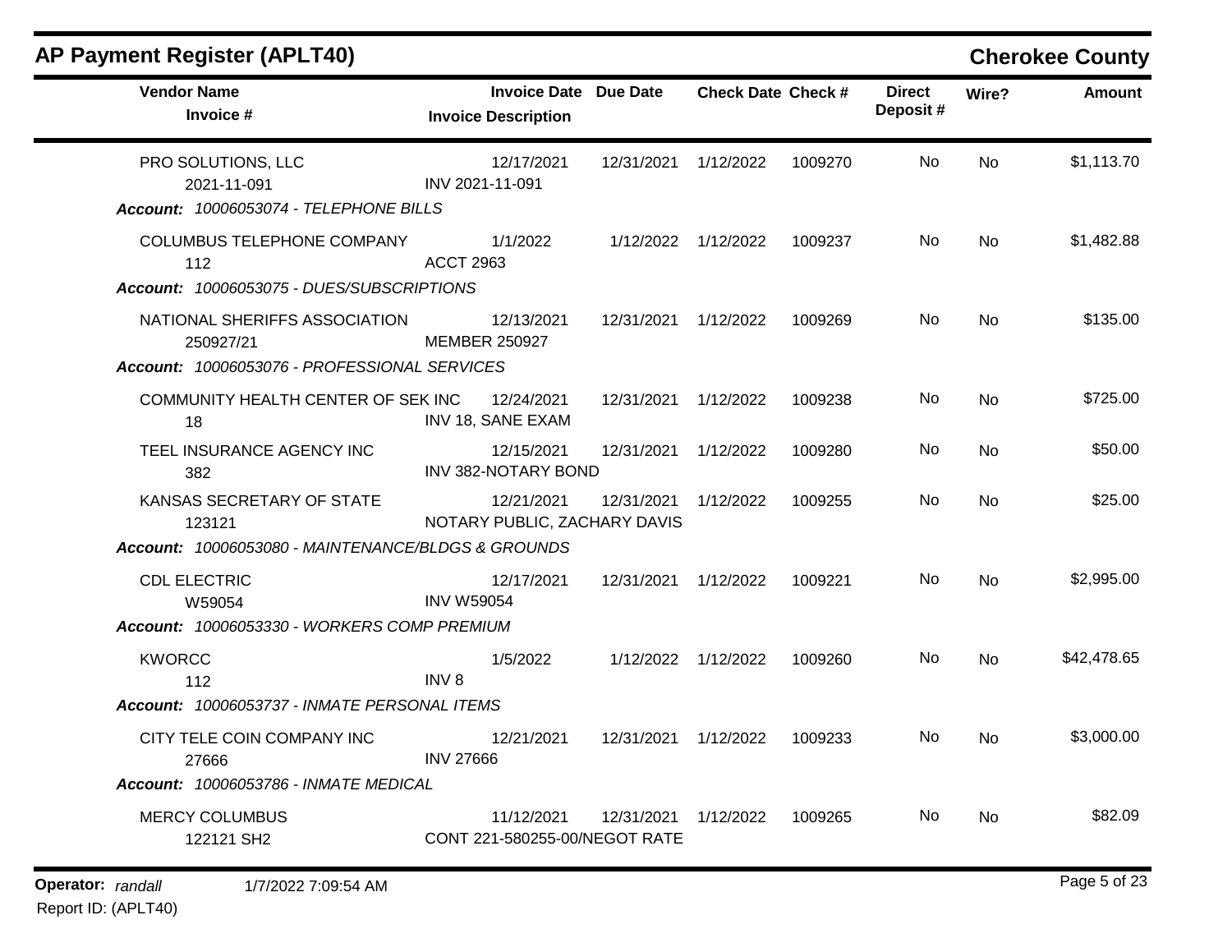| <b>Vendor Name</b><br>Invoice #                 | <b>Invoice Date</b> Due Date<br><b>Invoice Description</b> |                      | <b>Check Date Check #</b> |         | <b>Direct</b><br>Deposit# | Wire?     | <b>Amount</b> |
|-------------------------------------------------|------------------------------------------------------------|----------------------|---------------------------|---------|---------------------------|-----------|---------------|
| <b>MERCY COLUMBUS</b><br>122121 SH4             | 11/3/2021<br>CONT 221-580250-00/NEGOT RATE                 | 12/31/2021 1/12/2022 |                           | 1009265 | No                        | No        | \$632.21      |
| <b>MERCY COLUMBUS</b><br>123121 SH5             | 10/31/2021<br>ACCT H9420000388302                          | 12/31/2021 1/12/2022 |                           | 1009265 | No                        | <b>No</b> | \$91.79       |
| DIRECT BENEFIT SOLUTIONS<br>2021-204            | 12/21/2021<br>INV 2021-204                                 | 12/31/2021           | 1/12/2022                 | 1009243 | No                        | <b>No</b> | \$55.91       |
| <b>MERCY COLUMBUS</b><br>123121 SH9             | 10/25/2021<br>ACCT H942000038501/NEGOT RATE                | 12/31/2021 1/12/2022 |                           | 1009265 | No                        | <b>No</b> | \$90.35       |
| <b>MERCY COLUMBUS</b><br>123121 SH8             | 10/25/2021<br>ACCT H97420000378500/NEGOT RATE              | 12/31/2021 1/12/2022 |                           | 1009265 | No.                       | No        | \$92.38       |
| <b>MERCY COLUMBUS</b><br>123121 SH6             | 10/30/2021<br>ACCT H9420000387801/NEGOT RATE               | 12/31/2021 1/12/2022 |                           | 1009265 | No                        | No        | \$90.35       |
| <b>MERCY COLUMBUS</b><br>123121 SH4             | 10/31/2021<br>ACCT H940000388303                           | 12/31/2021 1/12/2022 |                           | 1009265 | No                        | <b>No</b> | \$90.35       |
| <b>MERCY COLUMBUS</b><br>123121 SH3             | 11/3/2021<br>ACCT H9420000395001/NEGOT RATE                | 12/31/2021 1/12/2022 |                           | 1009265 | No                        | No        | \$220.08      |
| <b>MERCY COLUMBUS</b><br>123121 SH1             | 11/12/2021<br>ACCT H9420000408501/NEGOT RATE               | 12/31/2021 1/12/2022 |                           | 1009265 | No                        | <b>No</b> | \$90.35       |
| WEST COUNTY RADIOLOGICAL GROUP INC<br>123121 SH | 8/31/2021<br>ACCT 860445/NEGOT RATE                        | 12/31/2021           | 1/12/2022                 | 1009286 | No                        | <b>No</b> | \$8.16        |
| <b>MERCY COLUMBUS</b><br>123121 SH              | 11/14/2021<br>ACCT H9420000410401/NEGOT RATE               | 12/31/2021 1/12/2022 |                           | 1009265 | No                        | <b>No</b> | \$90.35       |
| WEST COUNTY RADIOLOGICAL GROUP INC<br>123121    | 8/31/2021<br>ACCT 860445/NEGOT RATE                        | 12/31/2021           | 1/12/2022                 | 1009286 | No.                       | <b>No</b> | \$13.55       |
| <b>MERCY COLUMBUS</b><br>123121                 | 11/14/2021<br>CONT 221-580271-00/NEGOT RATE                | 12/31/2021           | 1/12/2022                 | 1009265 | No                        | <b>No</b> | \$69.87       |
| <b>MERCY COLUMBUS</b><br>123121 SH7             | 10/30/2021<br>CONT 221-578461-00/NEGOT RATE                | 12/31/2021           | 1/12/2022                 | 1009265 | No                        | <b>No</b> | \$208.58      |

**Operator:** randall 1/7/2022 7:09:54 AM **Page 6 of 23**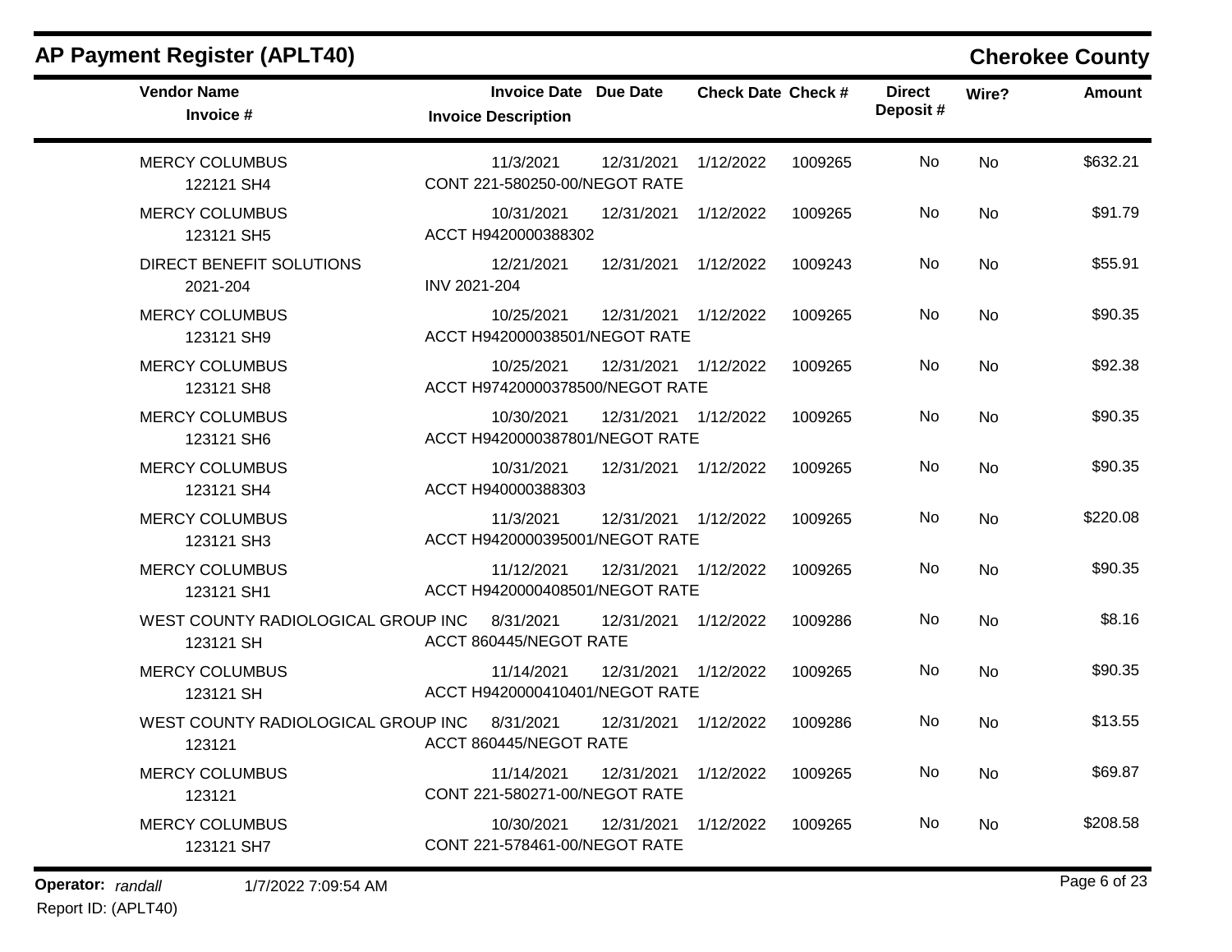|                                    |                                      | <b>AP Payment Register (APLT40)</b>                             |                            |                              |            |                           |         |                           |           | <b>Cherokee County</b> |
|------------------------------------|--------------------------------------|-----------------------------------------------------------------|----------------------------|------------------------------|------------|---------------------------|---------|---------------------------|-----------|------------------------|
|                                    | <b>Vendor Name</b><br>Invoice #      |                                                                 | <b>Invoice Description</b> | <b>Invoice Date Due Date</b> |            | <b>Check Date Check #</b> |         | <b>Direct</b><br>Deposit# | Wire?     | Amount                 |
|                                    | <b>WELLPATH LLC</b><br>0088276       |                                                                 | <b>INV 0088276</b>         | 12/21/2021                   | 12/31/2021 | 1/12/2022                 | 1009285 | No.                       | No        | \$252.00               |
|                                    | <b>Subtotal for Department: 060:</b> |                                                                 |                            |                              |            |                           |         |                           |           |                        |
|                                    |                                      |                                                                 |                            |                              |            |                           |         |                           |           | \$55,879.92            |
| Dept:                              | 070                                  | <b>DISTRICT COURT</b><br>Account: 10007053074 - TELEPHONE BILLS |                            |                              |            |                           |         |                           |           |                        |
| COLUMBUS TELEPHONE COMPANY<br>0112 |                                      | Account: 10007053089 - OTHER CONTRACTUAL                        | <b>ACCT 7577</b>           | 1/1/2022                     |            | 1/12/2022 1/12/2022       | 1009237 | No.                       | No        | \$616.20               |
|                                    | JOANNA L DERFELT<br>112              |                                                                 | MONTHLY ATTY/CO CONTRACT   | 1/3/2022                     | 1/12/2022  | 1/12/2022                 | 1009253 | No                        | <b>No</b> | \$2,750.00             |
|                                    | 112                                  | <b>DOUGLAS ROPER STEELE</b>                                     | MONTHLY ATTY/CO CONTRACT   | 1/3/2022                     | 1/12/2022  | 1/12/2022                 | 1009245 | No.                       | No        | \$2,750.00             |
|                                    | <b>MELANIE BINGHAM</b><br>112        |                                                                 | MONTHLY ATTY/CO CONTRACT   | 1/3/2022                     | 1/12/2022  | 1/12/2022                 | 1009263 | No.                       | No        | \$2,750.00             |
|                                    | 112                                  | <b>CANDACE BREWSTER GAYOSO</b>                                  | MONTHLY ATTY/CO CONTRACT   | 1/3/2022                     | 1/12/2022  | 1/12/2022                 | 1009219 | No                        | <b>No</b> | \$2,750.00             |
|                                    |                                      | Account: 10007053330 - WORKERS COMP PREMIUM                     |                            |                              |            |                           |         |                           |           |                        |
|                                    | <b>KWORCC</b><br>112                 |                                                                 | INV <sub>8</sub>           | 1/5/2022                     |            | 1/12/2022 1/12/2022       | 1009260 | No.                       | <b>No</b> | \$42.70                |
|                                    | <b>Subtotal for Department: 070:</b> |                                                                 |                            |                              |            |                           |         |                           |           |                        |
| Dept:                              | 080                                  | <b>COURTHOUSE</b>                                               |                            |                              |            |                           |         |                           |           | \$11,658.90            |
|                                    |                                      | Account: 10008053040 - JANITORIAL SUPPLIES                      |                            |                              |            |                           |         |                           |           |                        |
|                                    | <b>CINTAS #459</b><br>4105415953     |                                                                 | INV 4105415953             | 12/22/2021                   | 12/31/2021 | 1/12/2022                 | 1009229 | No.                       | <b>No</b> | \$59.19                |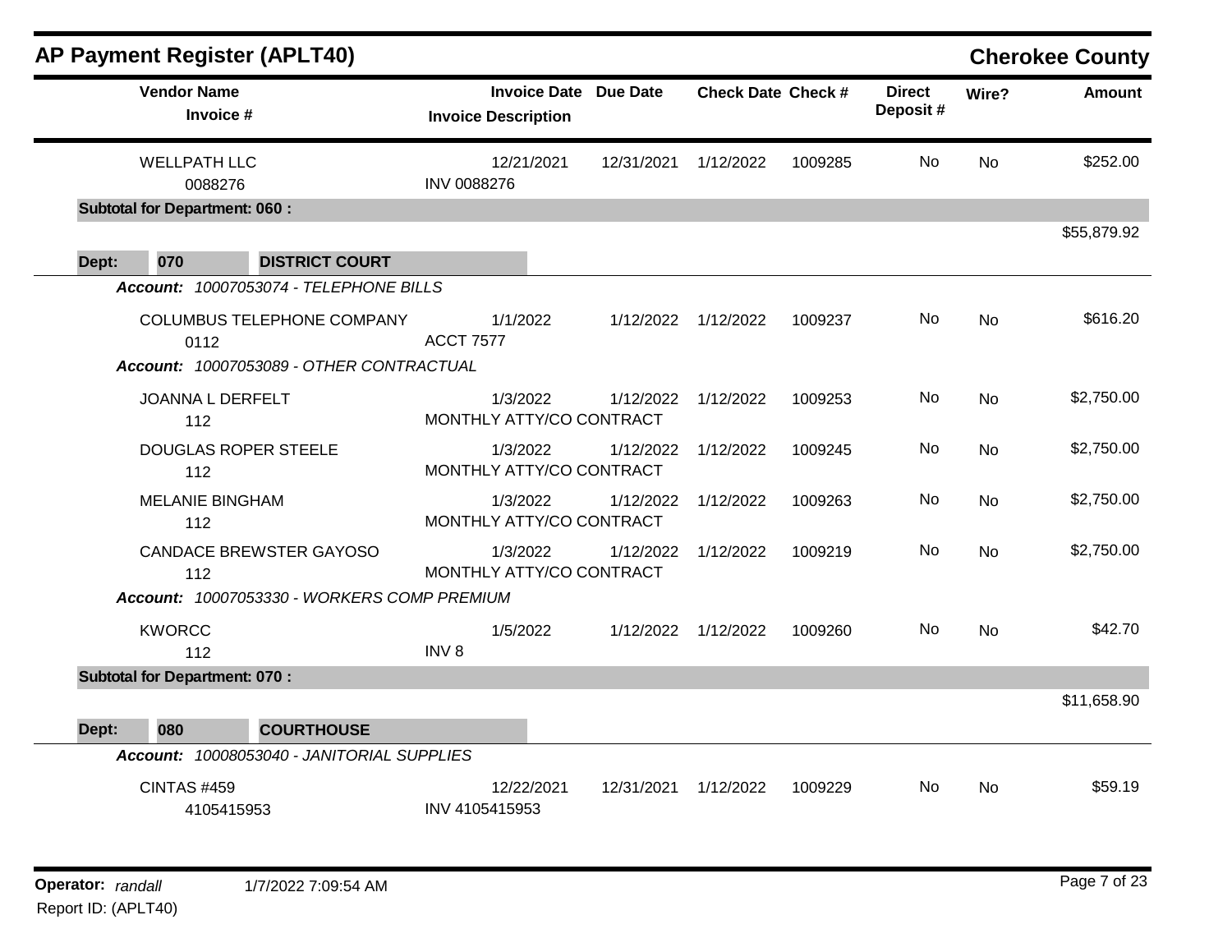| <b>AP Payment Register (APLT40)</b>                                                     |                                                            |            |                           |         |                           |           | <b>Cherokee County</b> |
|-----------------------------------------------------------------------------------------|------------------------------------------------------------|------------|---------------------------|---------|---------------------------|-----------|------------------------|
| <b>Vendor Name</b><br>Invoice #                                                         | <b>Invoice Date Due Date</b><br><b>Invoice Description</b> |            | <b>Check Date Check #</b> |         | <b>Direct</b><br>Deposit# | Wire?     | <b>Amount</b>          |
| TRUE VALUE COLUMBUS<br>A457727                                                          | 12/27/2021<br><b>TRANS A457727</b>                         | 12/31/2021 | 1/12/2022                 | 1009282 | No                        | No        | \$54.35                |
| <b>CINTAS #459</b><br>4106082707                                                        | 12/29/2021<br>INV 4106082707                               | 12/31/2021 | 1/12/2022                 | 1009229 | No                        | <b>No</b> | \$59.19                |
| APPLEMARKET<br>1231                                                                     | 12/21/2021<br><b>DISH LIQUID</b>                           | 12/31/2021 | 1/12/2022                 | 1009215 | No                        | No        | \$6.42                 |
| Account: 10008053042 - BREAKROOM SUPPLIES                                               |                                                            |            |                           |         |                           |           |                        |
| <b>CULLIGAN OF JOPLIN</b><br>204546<br>Account: 10008053074 - UTILITIES/TELEPHONE BILLS | 12/31/2021<br><b>INV 204546</b>                            | 12/31/2021 | 1/12/2022                 | 1009241 | No                        | <b>No</b> | \$8.50                 |
| COLUMBUS TELEPHONE COMPANY<br>0112<br>Account: 10008053089 - OTHER CONTRACTUAL          | 1/1/2022<br><b>ACCT 7577</b>                               |            | 1/12/2022 1/12/2022       | 1009237 | No                        | <b>No</b> | \$944.09               |
| MENSE CPA FIRM, LLC<br>6906                                                             | 12/28/2021<br><b>INV 6906</b>                              | 12/31/2021 | 1/12/2022                 | 1009264 | No                        | <b>No</b> | \$19,075.00            |
| <b>KENNETH P YOAKUM</b><br>1231<br>Account: 10008053330 - WORKERS COMP PREMIUM          | 11/11/2021<br><b>CORONER FEE</b>                           | 12/31/2021 | 1/12/2022                 | 1009256 | No                        | <b>No</b> | \$125.00               |
| <b>KWORCC</b><br>112                                                                    | 1/5/2022<br>INV <sub>8</sub>                               | 1/12/2022  | 1/12/2022                 | 1009260 | No                        | <b>No</b> | \$1,146.00             |
| <b>Subtotal for Department: 080:</b>                                                    |                                                            |            |                           |         |                           |           |                        |
| 090<br><b>EMERGENCY PREPAREDNESS</b><br>Dept:                                           |                                                            |            |                           |         |                           |           | \$21,477.74            |
| Account: 10009053074 - TELEPHONE BILLS                                                  |                                                            |            |                           |         |                           |           |                        |
| COLUMBUS TELEPHONE COMPANY<br>0112<br>Account: 10009053330 - WORKERS COMP PREMIUM       | 1/1/2022<br><b>ACCT 7577</b>                               |            | 1/12/2022 1/12/2022       | 1009237 | No                        | No        | \$88.74                |
| Operator: randall<br>1/7/2022 7:09:54 AM                                                |                                                            |            |                           |         |                           |           | Page 8 of 23           |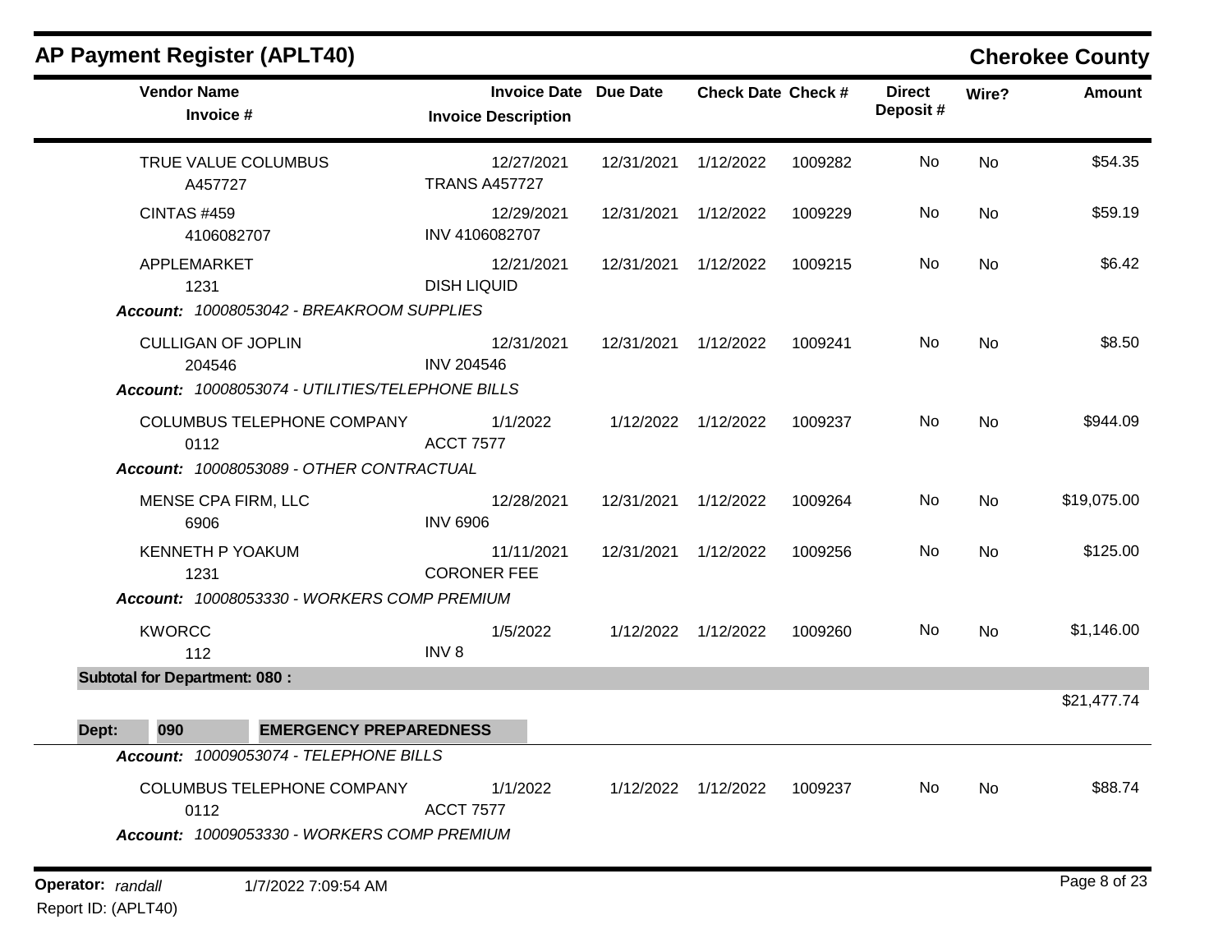| <b>AP Payment Register (APLT40)</b>              |                    |                                                            |                      |                           |         |                           |           | <b>Cherokee County</b> |
|--------------------------------------------------|--------------------|------------------------------------------------------------|----------------------|---------------------------|---------|---------------------------|-----------|------------------------|
| <b>Vendor Name</b><br>Invoice #                  |                    | <b>Invoice Date Due Date</b><br><b>Invoice Description</b> |                      | <b>Check Date Check #</b> |         | <b>Direct</b><br>Deposit# | Wire?     | <b>Amount</b>          |
| <b>KWORCC</b><br>112                             | INV <sub>8</sub>   | 1/5/2022                                                   |                      | 1/12/2022 1/12/2022       | 1009260 | No                        | <b>No</b> | \$1,311.00             |
| <b>Subtotal for Department: 090:</b>             |                    |                                                            |                      |                           |         |                           |           |                        |
|                                                  |                    |                                                            |                      |                           |         |                           |           | \$1,399.74             |
| 095<br>Dept:<br><b>HUMAN RESOURCE</b>            |                    |                                                            |                      |                           |         |                           |           |                        |
| Account: 10009553021 - PRINTING/OFFICE SUPPLIES  |                    |                                                            |                      |                           |         |                           |           |                        |
| ETTINGER'S OFFICE SUPPLY<br>5441120              | <b>INV 5441120</b> | 12/21/2021                                                 | 12/31/2021 1/12/2022 |                           | 1009247 | No                        | <b>No</b> | \$304.64               |
| Account: 10009553074 - TELEPHONE BILLS           |                    |                                                            |                      |                           |         |                           |           |                        |
| COLUMBUS TELEPHONE COMPANY<br>0112               | <b>ACCT 7577</b>   | 1/1/2022                                                   |                      | 1/12/2022 1/12/2022       | 1009237 | No                        | <b>No</b> | \$82.25                |
| Account: 10009553330 - WORKERS COMP PREMIUM      |                    |                                                            |                      |                           |         |                           |           |                        |
| <b>KWORCC</b><br>112                             | INV <sub>8</sub>   | 1/5/2022                                                   |                      | 1/12/2022 1/12/2022       | 1009260 | No                        | <b>No</b> | \$21.35                |
| <b>Subtotal for Department: 095:</b>             |                    |                                                            |                      |                           |         |                           |           |                        |
|                                                  |                    |                                                            |                      |                           |         |                           |           | \$408.24               |
| 130<br><b>RECREATION</b><br>Dept:                |                    |                                                            |                      |                           |         |                           |           |                        |
| Account: 10013053599 - RECREATION                |                    |                                                            |                      |                           |         |                           |           |                        |
| SEK INTERLOCAL 637 - RISE<br>123121              |                    | 12/31/2021<br>COMMISSIONER JOHNSON DONATION                | 12/31/2021           | 1/12/2022                 | 1009274 | No                        | No        | \$2,000.00             |
| <b>GALENA AFTER PROM COMMITTEE</b><br>123121 REC |                    | 12/31/2021<br><b>COMMISSIONER FRAZIER DONATION</b>         | 12/31/2021 1/12/2022 |                           | 1009250 | No                        | No        | \$100.00               |
| CITY OF GALENA SR CITIZENS FUND<br>123121 REC1   |                    | 12/31/2021<br><b>COMMISSIONER FRAZIER DONATION</b>         | 12/31/2021           | 1/12/2022                 | 1009232 | No.                       | No.       | \$500.00               |
| <b>Subtotal for Department: 130:</b>             |                    |                                                            |                      |                           |         |                           |           |                        |
|                                                  |                    |                                                            |                      |                           |         |                           |           | \$2,600.00             |
| 150<br><b>COMPUTER PROGRAMMING</b><br>Dept:      |                    |                                                            |                      |                           |         |                           |           |                        |
| Operator: randall<br>1/7/2022 7:09:54 AM         |                    |                                                            |                      |                           |         |                           |           | Page 9 of 23           |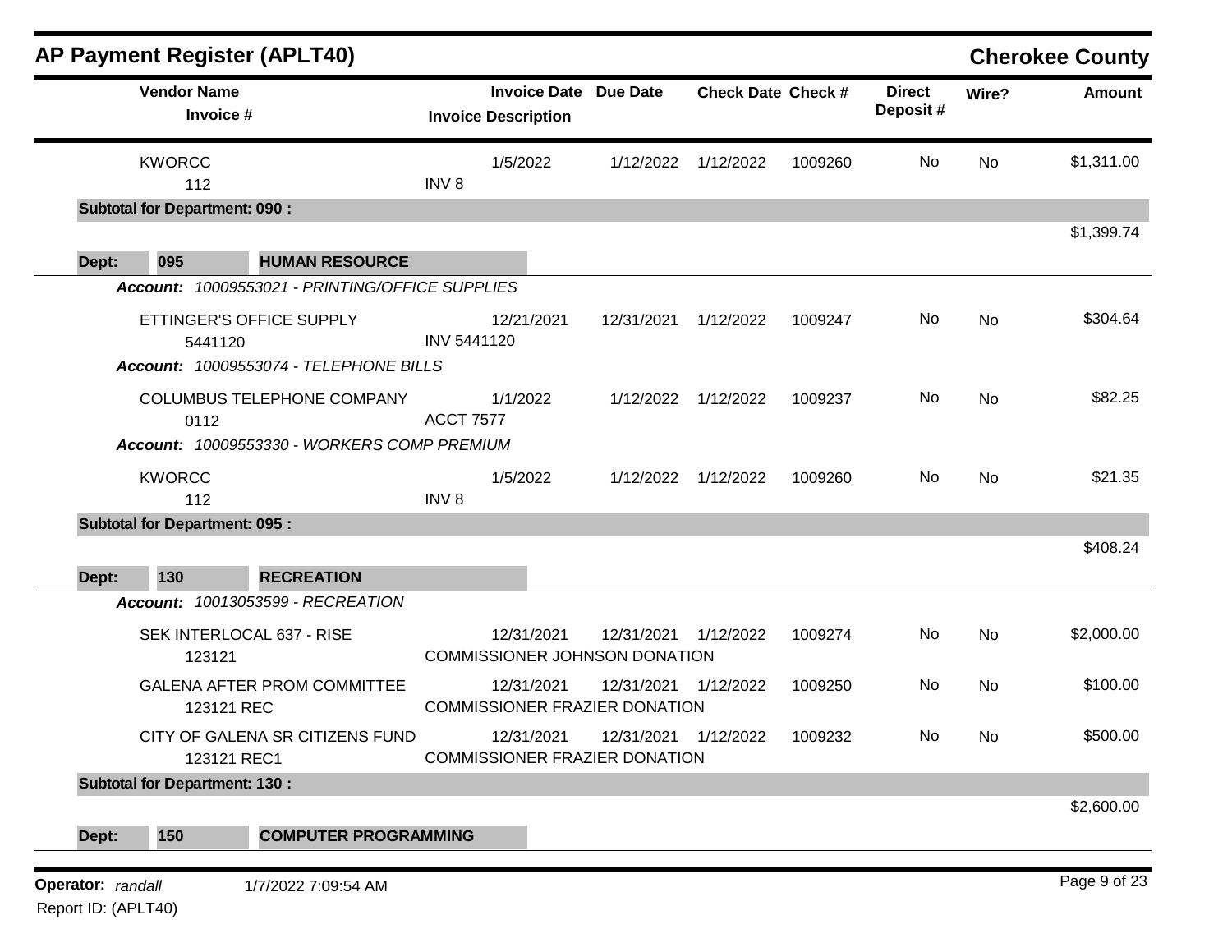|                                          |                                      | <b>AP Payment Register (APLT40)</b>                                    |                  |                                                            |           |                           |         |                           |       | <b>Cherokee County</b> |
|------------------------------------------|--------------------------------------|------------------------------------------------------------------------|------------------|------------------------------------------------------------|-----------|---------------------------|---------|---------------------------|-------|------------------------|
|                                          | <b>Vendor Name</b><br>Invoice #      |                                                                        |                  | <b>Invoice Date Due Date</b><br><b>Invoice Description</b> |           | <b>Check Date Check #</b> |         | <b>Direct</b><br>Deposit# | Wire? | Amount                 |
|                                          |                                      | Account: 10015053074 - TELEPHONE BILLS                                 |                  |                                                            |           |                           |         |                           |       |                        |
|                                          | 0112                                 | COLUMBUS TELEPHONE COMPANY<br>Account: 10015053089 - OTHER CONTRACTUAL | <b>ACCT 7577</b> | 1/1/2022                                                   |           | 1/12/2022 1/12/2022       | 1009237 | No                        | No    | \$215.00               |
|                                          | <b>STRONGHOLD DATA</b><br>37503      |                                                                        | <b>INV 37503</b> | 1/3/2022                                                   |           | 1/12/2022 1/12/2022       | 1009277 | No                        | No    | \$5,558.50             |
|                                          | <b>Subtotal for Department: 150:</b> |                                                                        |                  |                                                            |           |                           |         |                           |       |                        |
| Dept:                                    | 180                                  | <b>GENEOLOGY SOCIETY</b>                                               |                  |                                                            |           |                           |         |                           |       | \$5,773.50             |
|                                          |                                      | Account: 10018053089 - OTHER CONTRACTUAL                               |                  |                                                            |           |                           |         |                           |       |                        |
|                                          | <b>CCKG-H SOCIETY INC</b><br>112     |                                                                        |                  | 1/3/2022<br><b>QUARTERLY DISTRIBUTION</b>                  | 1/12/2022 | 1/12/2022                 | 1009220 | No                        | No    | \$2,000.00             |
|                                          | <b>Subtotal for Department: 180:</b> |                                                                        |                  |                                                            |           |                           |         |                           |       | \$2,000.00             |
| Dept:                                    | 190                                  | 911 MAPPING                                                            |                  |                                                            |           |                           |         |                           |       |                        |
|                                          |                                      | Account: 10019053074 - TELEPHONE BILLS                                 |                  |                                                            |           |                           |         |                           |       |                        |
|                                          | 0112                                 | COLUMBUS TELEPHONE COMPANY                                             | <b>ACCT 7577</b> | 1/1/2022                                                   |           | 1/12/2022 1/12/2022       | 1009237 | No                        | No    | \$89.54                |
|                                          |                                      | Account: 10019053330 - WORKERS COMP PREMIUM                            |                  |                                                            |           |                           |         |                           |       |                        |
|                                          | <b>KWORCC</b><br>112                 |                                                                        | INV <sub>8</sub> | 1/5/2022                                                   |           | 1/12/2022 1/12/2022       | 1009260 | No                        | No    | \$42.70                |
|                                          | <b>Subtotal for Department: 190:</b> |                                                                        |                  |                                                            |           |                           |         |                           |       |                        |
| Dept:                                    | 230                                  | <b>ECONOMIC DEVELOPMENT</b>                                            |                  |                                                            |           |                           |         |                           |       | \$132.24               |
|                                          |                                      | Account: 10023053089 - OTHER CONTRACTUAL                               |                  |                                                            |           |                           |         |                           |       |                        |
|                                          | 112                                  | CHEROKEE COUNTY ECONOMIC DEVELOP                                       |                  | 1/3/2022<br><b>QUARTERLY DISTRIBUTION</b>                  | 1/12/2022 | 1/12/2022                 | 1009225 | No                        | No    | \$13,750.00            |
| Operator: randall<br>Report ID: (APLT40) |                                      | 1/7/2022 7:09:54 AM                                                    |                  |                                                            |           |                           |         |                           |       | Page 10 of 23          |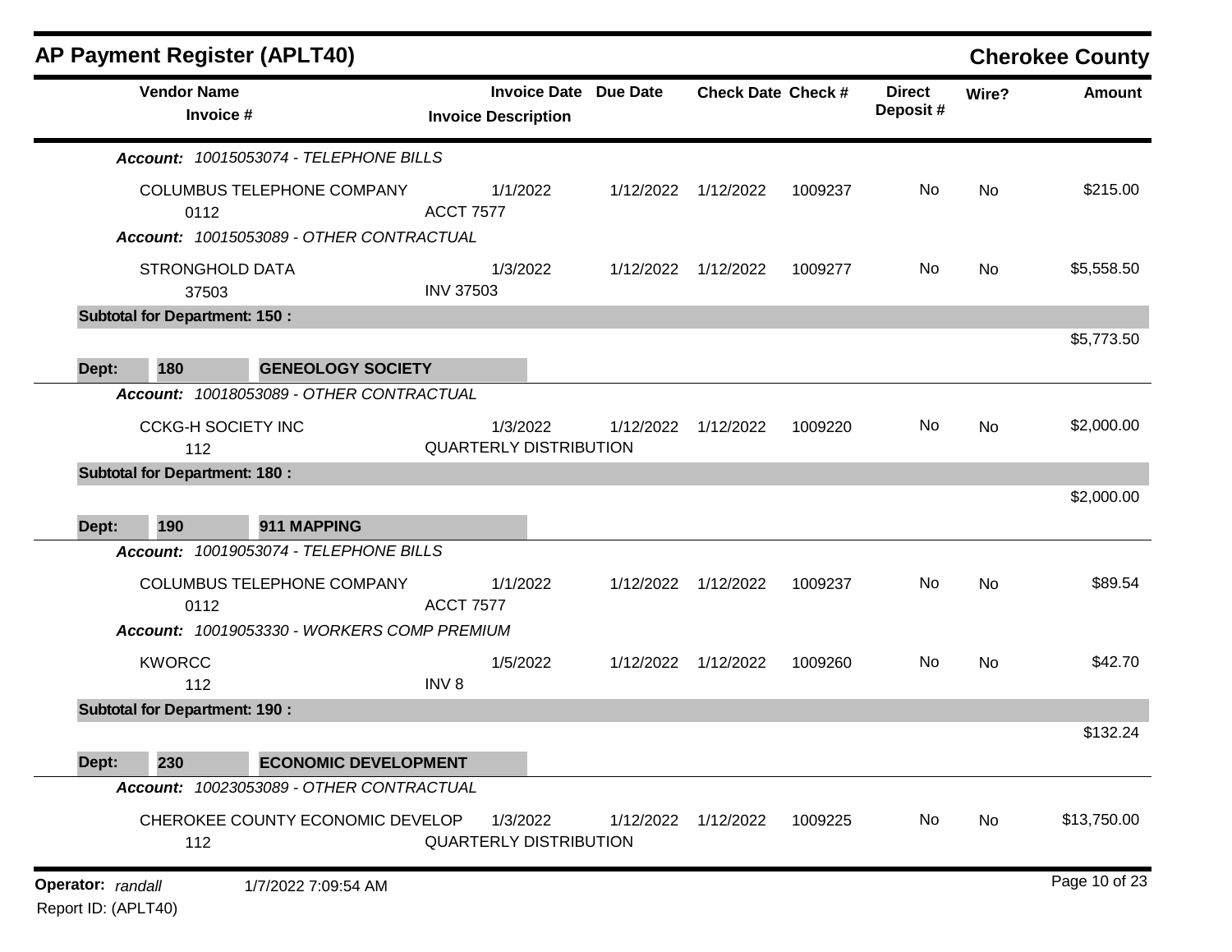|       |                                | <b>AP Payment Register (APLT40)</b>                  |                                                            |            |                           |         |                           |       | <b>Cherokee County</b> |
|-------|--------------------------------|------------------------------------------------------|------------------------------------------------------------|------------|---------------------------|---------|---------------------------|-------|------------------------|
|       | <b>Vendor Name</b>             | Invoice #                                            | <b>Invoice Date Due Date</b><br><b>Invoice Description</b> |            | <b>Check Date Check #</b> |         | <b>Direct</b><br>Deposit# | Wire? | Amount                 |
|       |                                | <b>Subtotal for Department: 230:</b>                 |                                                            |            |                           |         |                           |       |                        |
|       | <b>Subtotal for Fund: 100:</b> |                                                      |                                                            |            |                           |         |                           |       | \$13,750.00            |
|       |                                |                                                      |                                                            |            |                           |         |                           |       | \$120,933.56           |
| Fund: | 110                            | <b>ROAD AND BRIDGE</b>                               |                                                            |            |                           |         |                           |       |                        |
| Dept: | 000                            | <b>NON-DEPARTMENTAL</b>                              |                                                            |            |                           |         |                           |       |                        |
|       |                                | Account: 11000053022 - EMPLOYEE UNIFORMS/ACCESSORIES |                                                            |            |                           |         |                           |       |                        |
|       |                                | <b>CINTAS CORP</b><br>8405463896                     | 12/17/2021<br>INV 8405463896                               | 12/31/2021 | 1/12/2022                 | 1009230 | No                        | No    | \$64.42                |
|       |                                | <b>KEY INDUSTRIES, INC</b><br>S.228690               | 12/16/2021<br>INV FS.228690, JACKETS                       | 12/31/2021 | 1/12/2022                 | 1009257 | No                        | No    | \$134.35               |
|       |                                | Account: 11000053033 - TIRES                         |                                                            |            |                           |         |                           |       |                        |
|       |                                | <b>BEACON TIRE</b><br>60065889                       | 12/24/2021<br>INV 60065889                                 | 12/31/2021 | 1/12/2022                 | 1009218 | No                        | No    | \$226.00               |
|       |                                | Account: 11000053034 - ASPHALT                       |                                                            |            |                           |         |                           |       |                        |
|       |                                | TEETER'S ASPHALT & MATERIALS<br>9564                 | 12/30/2021<br><b>INV 9564</b>                              | 12/31/2021 | 1/12/2022                 | 1009281 | No                        | No    | \$158.55               |
|       |                                | Account: 11000053042 - BREAKROOM SUPPLIES            |                                                            |            |                           |         |                           |       |                        |
|       |                                | <b>DOLLAR GENERAL</b><br>123121                      | 12/27/2021<br>SPOONS, CUPS                                 | 12/31/2021 | 1/12/2022                 | 1009244 | No                        | No    | \$7.50                 |
|       |                                | Account: 11000053074 - UTILITIES/TELEPHONE BILLS     |                                                            |            |                           |         |                           |       |                        |
|       |                                | <b>CITY OF COLUMBUS</b><br>123121 HWY                | 12/29/2021<br>ACCT 08-88010-00                             | 12/31/2021 | 1/12/2022                 | 1009231 | No.                       | No    | \$240.00               |
|       |                                | <b>KANSAS GAS SERVICE</b><br>112 HWY 1               | 12/28/2021<br>ACCT 510738202 1555270 00                    | 12/31/2021 | 1/12/2022                 | 1009254 | No                        | No    | \$190.57               |
|       |                                | KANSAS GAS SERVICE<br><b>112 HWY</b>                 | 12/28/2021<br>ACCT 510148149 1191411 18                    | 12/31/2021 | 1/12/2022                 | 1009254 | No                        | No    | \$1,206.26             |
|       | Operator: randall              | 1/7/2022 7:09:54 AM                                  |                                                            |            |                           |         |                           |       | Page 11 of 23          |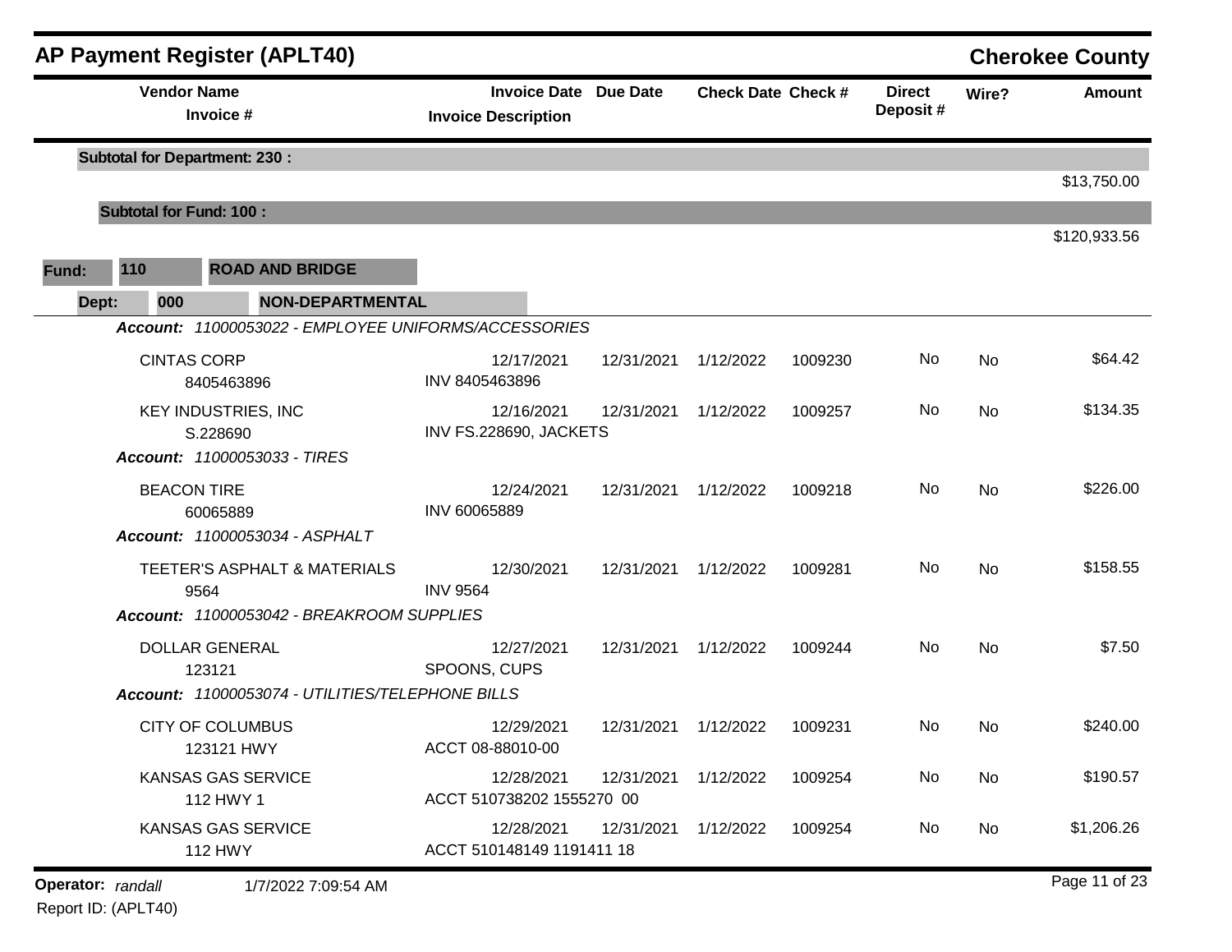| <b>AP Payment Register (APLT40)</b>                                          |                                                     |                      |                           |         |                           |           | <b>Cherokee County</b> |
|------------------------------------------------------------------------------|-----------------------------------------------------|----------------------|---------------------------|---------|---------------------------|-----------|------------------------|
| <b>Vendor Name</b><br>Invoice #                                              | Invoice Date Due Date<br><b>Invoice Description</b> |                      | <b>Check Date Check #</b> |         | <b>Direct</b><br>Deposit# | Wire?     | <b>Amount</b>          |
| Account: 11000053075 - DUES/SUBSCRIPTIONS                                    |                                                     |                      |                           |         |                           |           |                        |
| ZACKARY KURTIS GREGORY<br>1231<br>Account: 11000053079 - MACHINERY/EQUIPMENT | 12/20/2021<br><b>REIMB CDL FEE EXAM</b>             | 12/31/2021 1/12/2022 |                           | 1009288 | No                        | <b>No</b> | \$23.00                |
|                                                                              |                                                     |                      |                           |         |                           |           |                        |
| <b>HERITAGE TRACTOR</b><br>11374523                                          | 12/22/2021<br>INV 11374523                          | 12/31/2021 1/12/2022 |                           | 1009252 | No.                       | <b>No</b> | \$33.82                |
| MIAMI INDUSTRIAL SUPPLY<br>103382                                            | 12/29/2021<br>ORDER 103382                          | 12/31/2021           | 1/12/2022                 | 1009266 | No.                       | <b>No</b> | \$150.04               |
| <b>HERITAGE TRACTOR</b><br>11373078                                          | 12/21/2021<br>INV 11373078                          | 12/31/2021           | 1/12/2022                 | 1009252 | No.                       | <b>No</b> | \$381.60               |
| <b>GENERAL MACHINERY OF PITTSBURG</b><br>18665                               | 12/22/2021<br><b>INV 18665</b>                      | 12/31/2021           | 1/12/2022                 | 1009251 | No.                       | <b>No</b> | \$308.72               |
| <b>EQUIPMENT BLADES</b><br>024914                                            | 1/3/2022<br><b>INV 024914</b>                       |                      | 1/12/2022 1/12/2022       | 1009246 | No                        | <b>No</b> | \$4,922.94             |
| NATALINIS AUTOMOTIVE<br>792850                                               | 12/22/2021<br><b>INV 792850</b>                     | 12/31/2021           | 1/12/2022                 | 1009268 | <b>No</b>                 | <b>No</b> | \$17.99                |
| TRUE VALUE COLUMBUS<br>A457296                                               | 12/21/2021<br><b>TRANS A457296</b>                  | 12/31/2021 1/12/2022 |                           | 1009282 | No.                       | <b>No</b> | \$10.74                |
| TRUE VALUE COLUMBUS<br>A456834                                               | 12/15/2021<br><b>TRANS A456834</b>                  | 12/31/2021           | 1/12/2022                 | 1009282 | <b>No</b>                 | <b>No</b> | \$25.61                |
| TRUE VALUE COLUMBUS<br>A456135                                               | 12/6/2021<br><b>TRANS A456135</b>                   | 12/31/2021 1/12/2022 |                           | 1009282 | No.                       | No        | \$11.68                |
| TRUE VALUE COLUMBUS<br>A455114                                               | 11/23/2021<br><b>TRANS A455114</b>                  | 12/31/2021 1/12/2022 |                           | 1009282 | No.                       | <b>No</b> | \$7.18                 |
| <b>PTG</b><br>813015791                                                      | 12/28/2021<br>INV 813015791                         | 12/31/2021 1/12/2022 |                           | 1009271 | No                        | No.       | \$211.73               |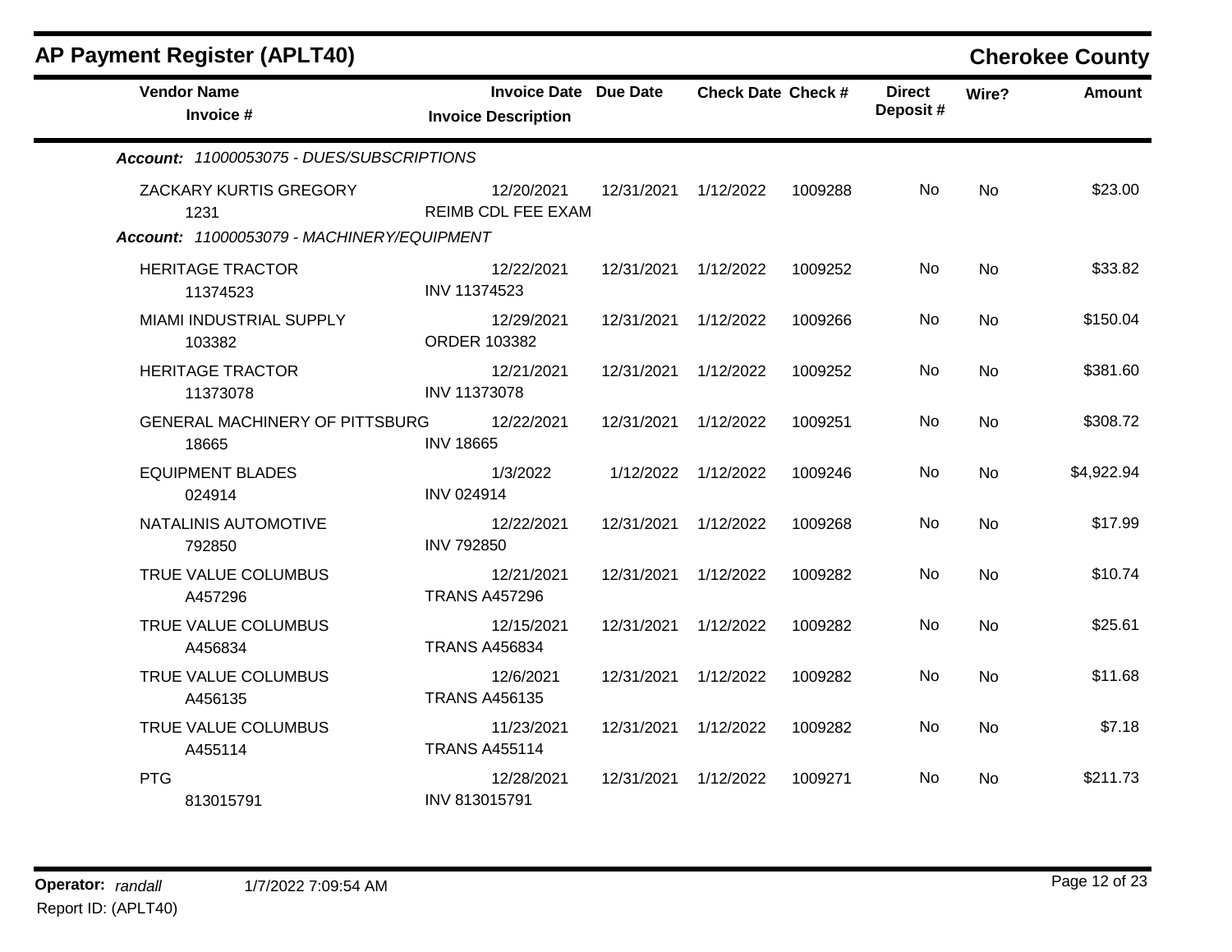| <b>Vendor Name</b><br>Invoice #                | Invoice Date Due Date<br><b>Invoice Description</b> |                      | <b>Check Date Check #</b> |         | <b>Direct</b><br>Deposit# | Wire?     | <b>Amount</b> |
|------------------------------------------------|-----------------------------------------------------|----------------------|---------------------------|---------|---------------------------|-----------|---------------|
| NATALINIS AUTOMOTIVE<br>793357                 | 12/29/2021<br><b>INV 793357</b>                     | 12/31/2021 1/12/2022 |                           | 1009268 | No.                       | <b>No</b> | \$117.00      |
| NATALINIS AUTOMOTIVE<br>793340                 | 12/29/2021<br><b>INV 793340</b>                     | 12/31/2021 1/12/2022 |                           | 1009268 | No                        | <b>No</b> | \$44.73       |
| NATALINIS AUTOMOTIVE<br>793240                 | 12/28/2021<br><b>INV 793240</b>                     | 12/31/2021 1/12/2022 |                           | 1009268 | No                        | No        | \$5.49        |
| NATALINIS AUTOMOTIVE<br>793133                 | 12/27/2021<br><b>INV 793133</b>                     | 12/31/2021 1/12/2022 |                           | 1009268 | No                        | <b>No</b> | \$259.41      |
| NATALINIS AUTOMOTIVE<br>792909                 | 12/22/2021<br><b>INV 792909</b>                     | 12/31/2021 1/12/2022 |                           | 1009268 | No.                       | No        | \$39.60       |
| NATALINIS AUTOMOTIVE<br>792900                 | 12/22/2021<br><b>INV 792900</b>                     | 12/31/2021 1/12/2022 |                           | 1009268 | No                        | <b>No</b> | \$37.32       |
| GENERAL MACHINERY OF PITTSBURG<br>18645        | 12/22/2021<br><b>INV 18645</b>                      | 12/31/2021 1/12/2022 |                           | 1009251 | No.                       | <b>No</b> | \$20.94       |
| NATALINIS AUTOMOTIVE<br>792877                 | 12/22/2021<br><b>INV 792877</b>                     | 12/31/2021 1/12/2022 |                           | 1009268 | No                        | No        | \$95.58       |
| NATALINIS AUTOMOTIVE<br>792752                 | 12/21/2021<br><b>INV 792752</b>                     | 12/31/2021 1/12/2022 |                           | 1009268 | No.                       | <b>No</b> | \$102.49      |
| GENERAL MACHINERY OF PITTSBURG<br>18834        | 12/28/2021<br><b>INV 18834</b>                      | 12/31/2021 1/12/2022 |                           | 1009251 | No.                       | No        | \$147.85      |
| GENERAL MACHINERY OF PITTSBURG<br>18630        | 12/22/2021<br><b>INV 18630</b>                      | 12/31/2021 1/12/2022 |                           | 1009251 | No                        | <b>No</b> | \$105.00      |
| GENERAL MACHINERY OF PITTSBURG<br>18664        | 12/22/2021<br><b>INV 18664</b>                      | 12/31/2021 1/12/2022 |                           | 1009251 | No.                       | <b>No</b> | \$80.99       |
| GENERAL MACHINERY OF PITTSBURG<br>18766        | 12/22/2021<br><b>INV 18766</b>                      | 12/31/2021 1/12/2022 |                           | 1009251 | No.                       | No        | \$7.20        |
| <b>GENERAL MACHINERY OF PITTSBURG</b><br>18821 | 12/24/2021<br><b>INV 18821</b>                      | 12/31/2021 1/12/2022 |                           | 1009251 | No.                       | <b>No</b> | \$48.33       |

# **Operator:** randall 1/7/2022 7:09:54 AM **Page 13 of 23**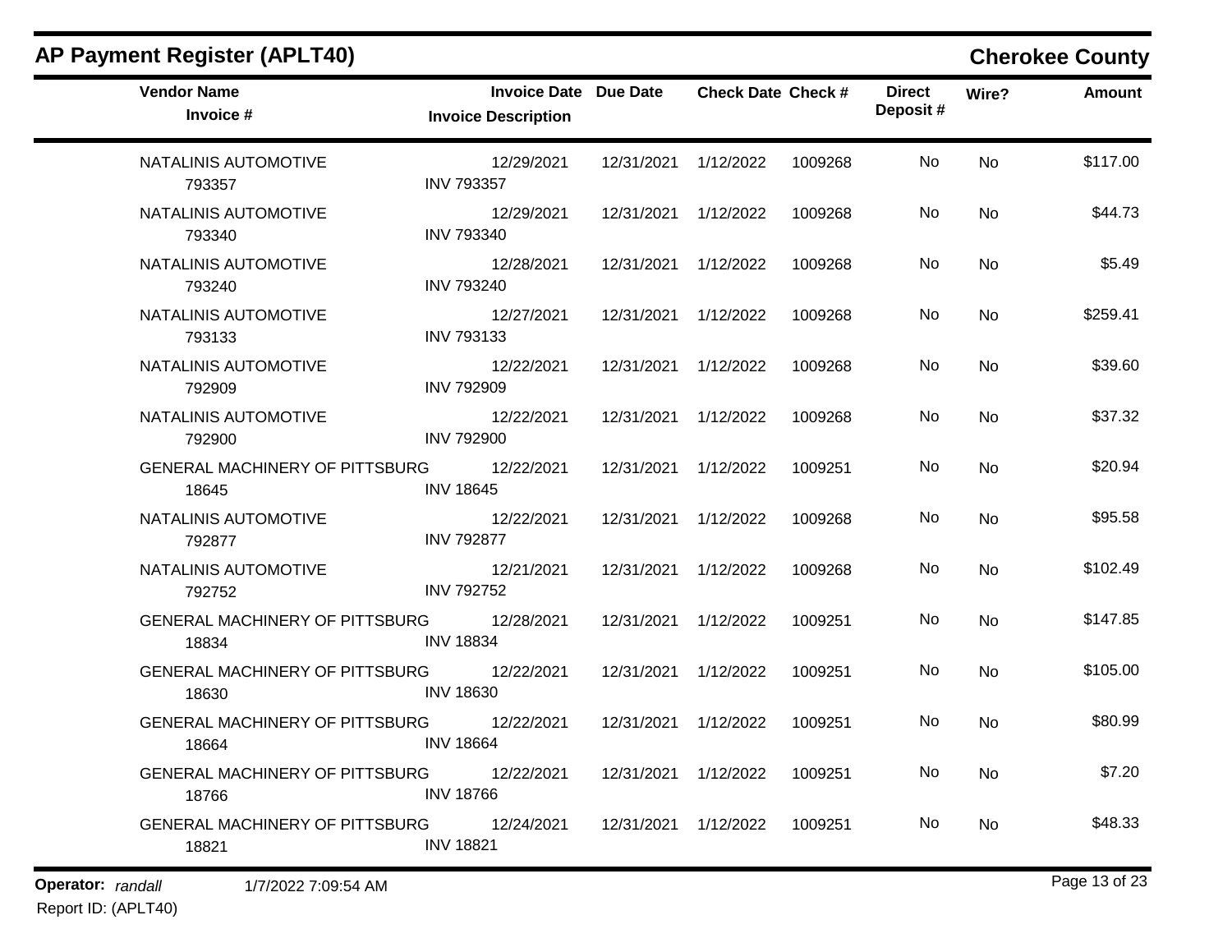| <b>Vendor Name</b><br>Invoice #                      | <b>Invoice Date Due Date</b><br><b>Invoice Description</b> |                      | <b>Check Date Check #</b> |         | <b>Direct</b><br>Deposit# | Wire?     | Amount     |
|------------------------------------------------------|------------------------------------------------------------|----------------------|---------------------------|---------|---------------------------|-----------|------------|
| <b>KIRKLAND</b><br>624289                            | 12/29/2021<br><b>INV 624289</b>                            | 12/31/2021 1/12/2022 |                           | 1009258 | No.                       | <b>No</b> | \$3,549.21 |
| <b>MIDWEST WHEEL</b><br>2628745-01                   | 12/21/2021<br>INV 2628745-02                               | 12/31/2021 1/12/2022 |                           | 1009267 | No.                       | <b>No</b> | \$34.24    |
| <b>MIDWEST WHEEL</b><br>2628745-02                   | 12/28/2021<br>INV 2628745-02                               | 12/31/2021 1/12/2022 |                           | 1009267 | No.                       | <b>No</b> | \$226.15   |
| FARMERS COOPERATIVE ASSOCIATION 12/20/2021<br>317129 | <b>INV 317129</b>                                          | 12/31/2021 1/12/2022 |                           | 1009248 | No.                       | No.       | \$6.70     |
| FARMERS COOPERATIVE ASSOCIATION<br>317170            | 12/21/2021<br><b>INV 317170</b>                            | 12/31/2021 1/12/2022 |                           | 1009248 | No                        | No        | \$39.87    |
| FARMERS COOPERATIVE ASSOCIATION<br>317554            | 12/28/2021<br><b>INV 317554</b>                            | 12/31/2021 1/12/2022 |                           | 1009248 | No.                       | No        | \$14.16    |
| <b>BEACON TIRE</b><br>60065847                       | 12/22/2021<br>INV 60065847                                 | 12/31/2021 1/12/2022 |                           | 1009218 | No                        | <b>No</b> | \$1,795.84 |
| Account: 11000053080 - MAINTENANCE/BLDGS & GROUNDS   |                                                            |                      |                           |         |                           |           |            |
| <b>B-3 CONSTRUCTION INC</b><br>112                   | 12/29/2021<br><b>INV 150223</b>                            | 12/31/2021 1/12/2022 |                           | 1009217 | No.                       | No        | \$329.75   |
| TEETER'S ASPHALT & MATERIALS<br>9563                 | 12/30/2021<br>INV CM813010782                              | 12/31/2021 1/12/2022 |                           | 1009281 | No.                       | <b>No</b> | \$500.00   |
| CLEAN THE UNIFORM CO JOPLIN<br>20267446              | 12/27/2021<br>INV 20267446                                 | 12/31/2021 1/12/2022 |                           | 1009235 | No.                       | No        | \$116.94   |
| Account: 11000053089 - OTHER CONTRACTUAL             |                                                            |                      |                           |         |                           |           |            |
| ROWDYS RUSTIC MOOSE LODGE<br>001                     | 12/27/2021<br>INV 001/CHRISTMAS PARTY                      |                      | 12/31/2021  1/12/2022     | 1009273 | No.                       | <b>No</b> | \$200.00   |
| Account: 11000053093 - OFFICE FURNITURE/EQUIP        |                                                            |                      |                           |         |                           |           |            |
| COPY PRODUCTS INC<br>SO72581                         | 12/28/2021<br>SO 72581                                     | 12/31/2021 1/12/2022 |                           | 1009239 | No.                       | No.       | \$1,295.00 |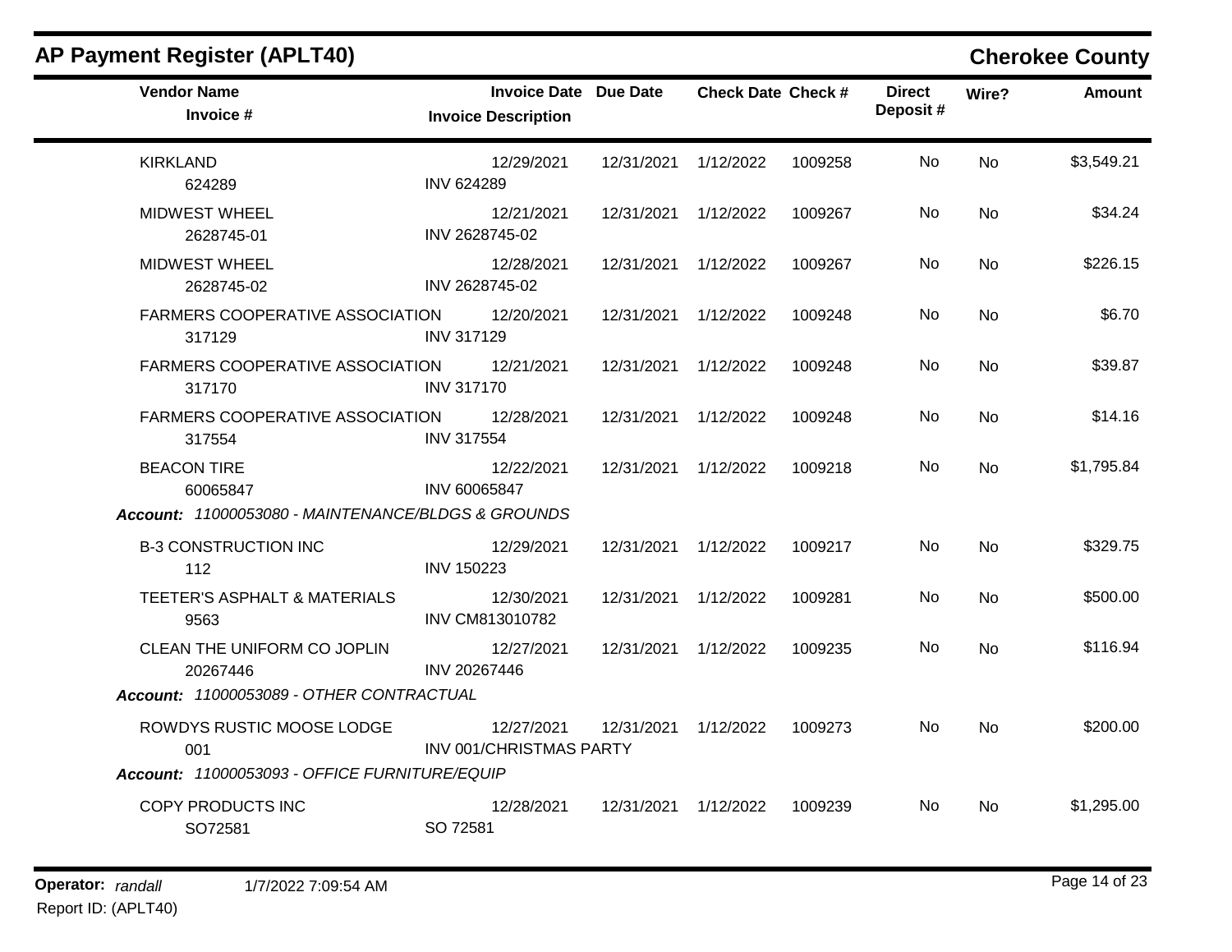|       |                                | <b>AP Payment Register (APLT40)</b>  |                                             |                  |                                                            |           |                           |         |                           |           | <b>Cherokee County</b> |
|-------|--------------------------------|--------------------------------------|---------------------------------------------|------------------|------------------------------------------------------------|-----------|---------------------------|---------|---------------------------|-----------|------------------------|
|       |                                | <b>Vendor Name</b><br>Invoice #      |                                             |                  | <b>Invoice Date Due Date</b><br><b>Invoice Description</b> |           | <b>Check Date Check #</b> |         | <b>Direct</b><br>Deposit# | Wire?     | <b>Amount</b>          |
|       |                                |                                      | Account: 11000053330 - WORKERS COMP PREMIUM |                  |                                                            |           |                           |         |                           |           |                        |
|       | <b>KWORCC</b>                  | 112                                  |                                             | INV <sub>8</sub> | 1/5/2022                                                   | 1/12/2022 | 1/12/2022                 | 1009260 | No                        | <b>No</b> | \$55,049.05            |
|       |                                | <b>Subtotal for Department: 000:</b> |                                             |                  |                                                            |           |                           |         |                           |           |                        |
|       |                                |                                      |                                             |                  |                                                            |           |                           |         |                           |           | \$72,601.54            |
|       |                                | <b>Subtotal for Fund: 110:</b>       |                                             |                  |                                                            |           |                           |         |                           |           | \$72,601.54            |
| Fund: | 120                            | <b>EXTENSION COUNCIL</b>             |                                             |                  |                                                            |           |                           |         |                           |           |                        |
| Dept: | 000                            |                                      | <b>NON-DEPARTMENTAL</b>                     |                  |                                                            |           |                           |         |                           |           |                        |
|       |                                |                                      | Account: 12000053089 - OTHER CONTRACTUAL    |                  |                                                            |           |                           |         |                           |           |                        |
|       |                                | 112                                  | CHEROKEE COUNTY EXTENSION COUNCIL           |                  | 1/3/2022<br><b>QUARTERLY DISTRIBUTION</b>                  | 1/12/2022 | 1/12/2022                 | 1009226 | No.                       | No        | \$63,125.00            |
|       |                                | <b>Subtotal for Department: 000:</b> |                                             |                  |                                                            |           |                           |         |                           |           |                        |
|       |                                |                                      |                                             |                  |                                                            |           |                           |         |                           |           | \$63,125.00            |
|       | <b>Subtotal for Fund: 120:</b> |                                      |                                             |                  |                                                            |           |                           |         |                           |           | \$63,125.00            |
| Fund: | 130                            | <b>NOXIOUS WEED</b>                  |                                             |                  |                                                            |           |                           |         |                           |           |                        |
| Dept: | 000                            |                                      | NON-DEPARTMENTAL                            |                  |                                                            |           |                           |         |                           |           |                        |
|       |                                |                                      | Account: 13000053330 - WORKERS COMP PREMIUM |                  |                                                            |           |                           |         |                           |           |                        |
|       | <b>KWORCC</b>                  | 112                                  |                                             | INV <sub>8</sub> | 1/5/2022                                                   | 1/12/2022 | 1/12/2022                 | 1009260 | No.                       | <b>No</b> | \$1,031.00             |
|       |                                | <b>Subtotal for Department: 000:</b> |                                             |                  |                                                            |           |                           |         |                           |           |                        |
|       |                                |                                      |                                             |                  |                                                            |           |                           |         |                           |           | \$1,031.00             |
|       | <b>Subtotal for Fund: 130:</b> |                                      |                                             |                  |                                                            |           |                           |         |                           |           |                        |
|       |                                |                                      |                                             |                  |                                                            |           |                           |         |                           |           | \$1,031.00             |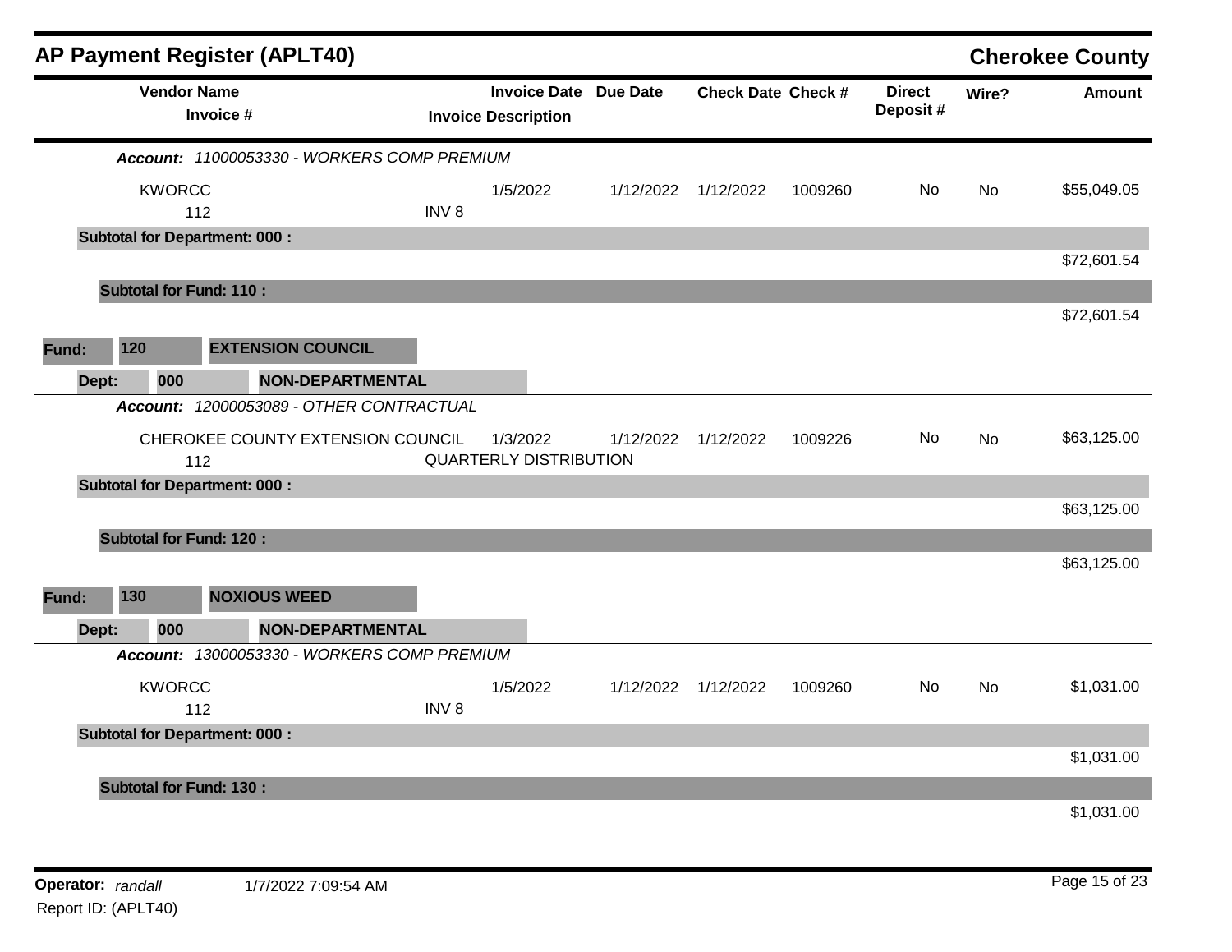|       |                                          | <b>AP Payment Register (APLT40)</b>               |                                         |                              |                           |         |                           |           | <b>Cherokee County</b> |
|-------|------------------------------------------|---------------------------------------------------|-----------------------------------------|------------------------------|---------------------------|---------|---------------------------|-----------|------------------------|
|       |                                          | <b>Vendor Name</b><br>Invoice #                   | <b>Invoice Description</b>              | <b>Invoice Date Due Date</b> | <b>Check Date Check #</b> |         | <b>Direct</b><br>Deposit# | Wire?     | <b>Amount</b>          |
| Fund: | 140                                      | <b>HEALTH</b>                                     |                                         |                              |                           |         |                           |           |                        |
| Dept: | 000                                      | <b>NON-DEPARTMENTAL</b>                           |                                         |                              |                           |         |                           |           |                        |
|       |                                          | Account: 14000053072 - GAS, ELECTRIC, WATER/PHONE |                                         |                              |                           |         |                           |           |                        |
|       |                                          | KANSAS GAS SERVICE<br>123121 HE                   | 12/28/2021<br>ACCT 510080477 1188672 27 | 12/31/2021                   | 1/12/2022                 | 1009254 | No                        | <b>No</b> | \$100.00               |
|       |                                          | <b>LIBERTY UTILITIES</b><br>123121 HE             | 12/16/2021<br>ACCT 616527-32-1          | 12/31/2021                   | 1/12/2022                 | 1009261 | No                        | No        | \$455.98               |
|       |                                          | COLUMBUS TELEPHONE COMPANY<br>112 HE              | 1/1/2022<br><b>ACCT 2311</b>            |                              | 1/12/2022 1/12/2022       | 1009237 | No                        | <b>No</b> | \$50.70                |
|       |                                          | <b>CITY OF COLUMBUS</b><br>112 HE                 | 12/29/2021<br>ACCT 07-17240-00          | 12/31/2021                   | 1/12/2022                 | 1009231 | No                        | <b>No</b> | \$60.00                |
|       |                                          | <b>COLUMBUS TELEPHONE COMPANY</b><br>112 HE1      | 1/1/2022<br><b>ACCT 2060</b>            |                              | 1/12/2022 1/12/2022       | 1009237 | No                        | No        | \$440.00               |
|       |                                          | Account: 14000053182 - CONTRACTS                  |                                         |                              |                           |         |                           |           |                        |
|       |                                          | MEDICAL WASTE SERVICES<br>203404                  | 12/28/2021<br><b>INV 203404</b>         | 12/31/2021                   | 1/12/2022                 | 1009262 | No                        | <b>No</b> | \$99.00                |
|       |                                          | MEDICAL WASTE SERVICES<br>203817                  | 1/3/2022<br><b>INV 203817</b>           |                              | 1/12/2022 1/12/2022       | 1009262 | No                        | No        | \$99.00                |
|       |                                          | Account: 14000053330 - WORKERS COMP PREMIUM       |                                         |                              |                           |         |                           |           |                        |
|       | <b>KWORCC</b>                            | 112                                               | 1/5/2022<br>INV <sub>8</sub>            |                              | 1/12/2022 1/12/2022       | 1009260 | No                        | <b>No</b> | \$2,360.35             |
|       |                                          | <b>Subtotal for Department: 000:</b>              |                                         |                              |                           |         |                           |           |                        |
|       | <b>Subtotal for Fund: 140:</b>           |                                                   |                                         |                              |                           |         |                           |           | \$3,665.03             |
|       |                                          |                                                   |                                         |                              |                           |         |                           |           | \$3,665.03             |
| Fund: | 150                                      | <b>FAIR</b>                                       |                                         |                              |                           |         |                           |           |                        |
|       | Operator: randall<br>Report ID: (APLT40) | 1/7/2022 7:09:54 AM                               |                                         |                              |                           |         |                           |           | Page 16 of 23          |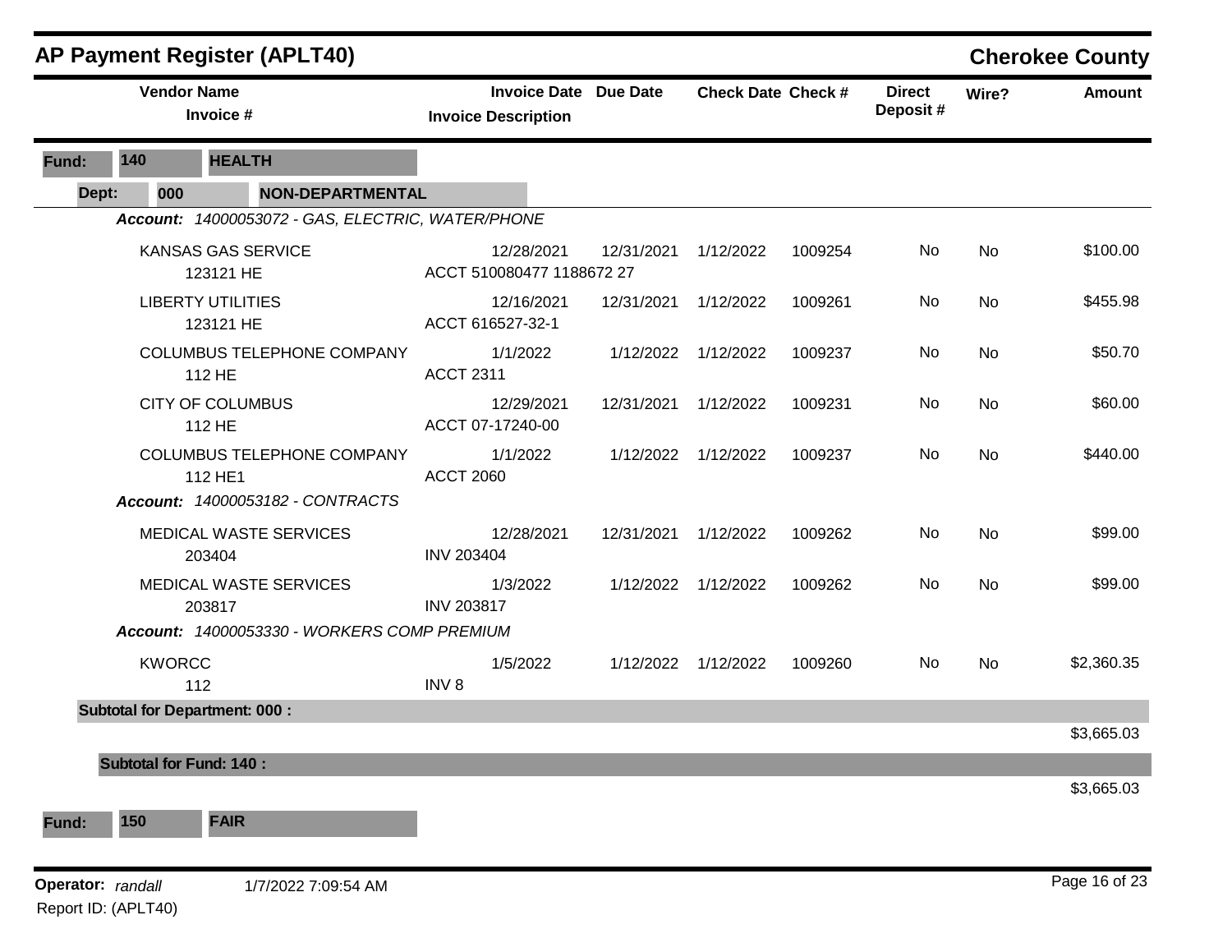|       |                                |                                 | <b>AP Payment Register (APLT40)</b>      |                |                                                            |            |                           |         |                            |       | <b>Cherokee County</b> |
|-------|--------------------------------|---------------------------------|------------------------------------------|----------------|------------------------------------------------------------|------------|---------------------------|---------|----------------------------|-------|------------------------|
|       |                                | <b>Vendor Name</b><br>Invoice # |                                          |                | <b>Invoice Date Due Date</b><br><b>Invoice Description</b> |            | <b>Check Date Check #</b> |         | <b>Direct</b><br>Deposit # | Wire? | Amount                 |
| Dept: |                                | 000                             | <b>NON-DEPARTMENTAL</b>                  |                |                                                            |            |                           |         |                            |       |                        |
|       |                                |                                 | Account: 15000053089 - OTHER CONTRACTUAL |                |                                                            |            |                           |         |                            |       |                        |
|       |                                | 112                             | CHEROKEE COUNTY FAIR BOARD               |                | 1/3/2022<br><b>QUARTERLY DISTRIBUTION</b>                  | 1/12/2022  | 1/12/2022                 | 1009227 | No                         | No    | \$3,000.00             |
|       |                                |                                 | <b>Subtotal for Department: 000:</b>     |                |                                                            |            |                           |         |                            |       |                        |
|       |                                |                                 |                                          |                |                                                            |            |                           |         |                            |       | \$3,000.00             |
|       | <b>Subtotal for Fund: 150:</b> |                                 |                                          |                |                                                            |            |                           |         |                            |       | \$3,000.00             |
|       |                                |                                 |                                          |                |                                                            |            |                           |         |                            |       |                        |
| Fund: | 180                            |                                 | <b>SOIL CONSERVATION</b>                 |                |                                                            |            |                           |         |                            |       |                        |
| Dept: |                                | 000                             | <b>NON-DEPARTMENTAL</b>                  |                |                                                            |            |                           |         |                            |       |                        |
|       | <b>Account:</b>                |                                 | 18000053089 - OTHER CONTRACTUAL          |                |                                                            |            |                           |         |                            |       |                        |
|       |                                | 112                             | CHEROKEE COUNTY SOIL CONSERVATION        |                | 1/3/2022<br><b>QUARTERLY DISTRIBUTION</b>                  | 1/12/2022  | 1/12/2022                 | 1009228 | No                         | No    | \$6,250.00             |
|       |                                |                                 | <b>Subtotal for Department: 000:</b>     |                |                                                            |            |                           |         |                            |       |                        |
|       |                                |                                 |                                          |                |                                                            |            |                           |         |                            |       | \$6,250.00             |
|       | <b>Subtotal for Fund: 180:</b> |                                 |                                          |                |                                                            |            |                           |         |                            |       | \$6,250.00             |
|       |                                |                                 |                                          |                |                                                            |            |                           |         |                            |       |                        |
| Fund: | 190                            |                                 | <b>SPECIAL BRIDGE BUILDIN</b>            |                |                                                            |            |                           |         |                            |       |                        |
| Dept: |                                | 000                             | <b>NON-DEPARTMENTAL</b>                  |                |                                                            |            |                           |         |                            |       |                        |
|       |                                |                                 | Account: 19000053089 - OTHER CONTRACTUAL |                |                                                            |            |                           |         |                            |       |                        |
|       |                                |                                 | <b>SHANE SHUBERGER</b>                   |                | 12/21/2021                                                 | 12/31/2021 | 1/12/2022                 | 1009275 | No                         | No    | \$450.00               |
|       |                                | 001                             | <b>Subtotal for Department: 000:</b>     | <b>INV 001</b> |                                                            |            |                           |         |                            |       |                        |
|       |                                |                                 |                                          |                |                                                            |            |                           |         |                            |       | \$450.00               |
|       | <b>Subtotal for Fund: 190:</b> |                                 |                                          |                |                                                            |            |                           |         |                            |       |                        |
|       |                                |                                 |                                          |                |                                                            |            |                           |         |                            |       | \$450.00               |
|       |                                |                                 |                                          |                |                                                            |            |                           |         |                            |       |                        |
|       | Operator: randall              |                                 | 1/7/2022 7:09:54 AM                      |                |                                                            |            |                           |         |                            |       | Page 17 of 23          |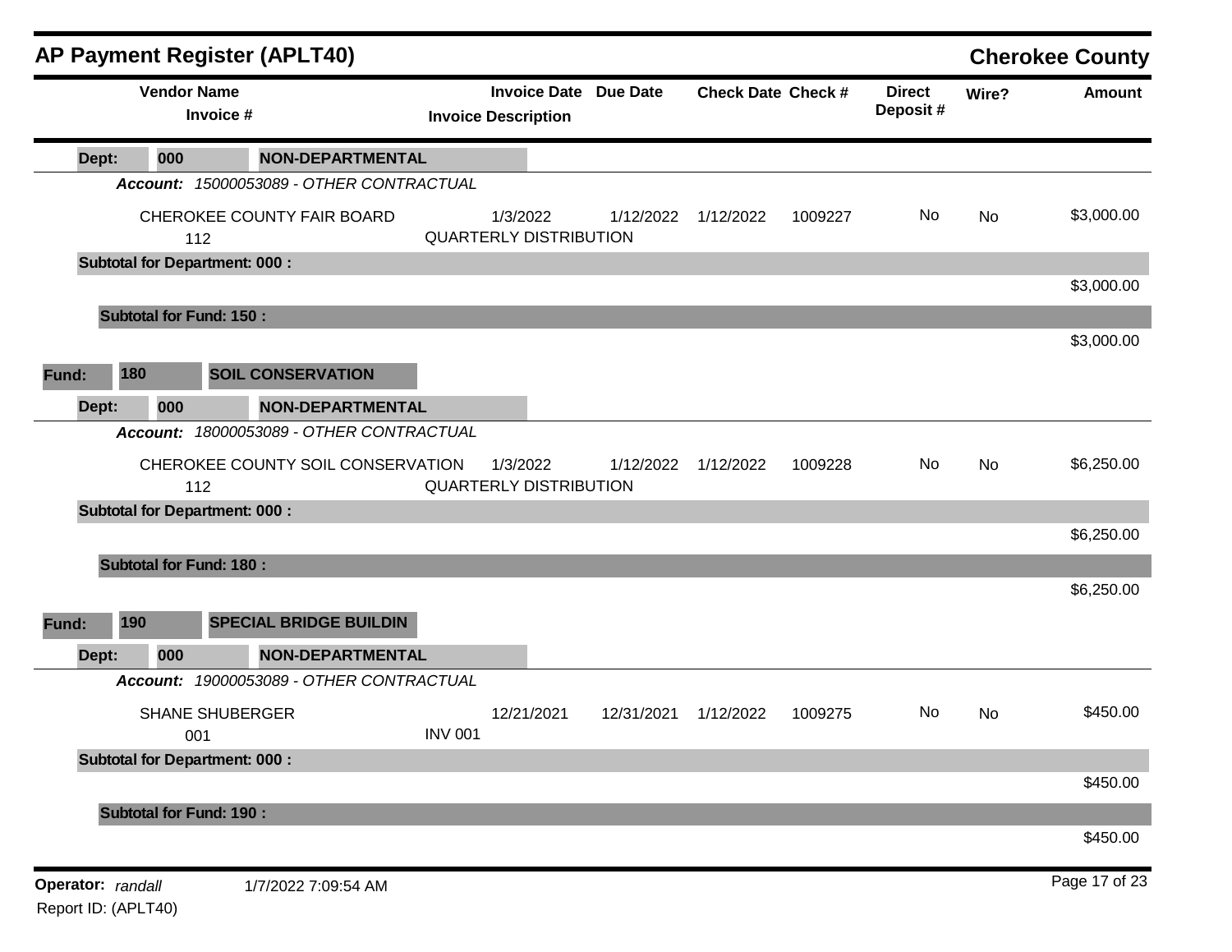|       |       |                    |                                      | <b>AP Payment Register (APLT40)</b>      |                                                            |           |                           |         |                            |           | <b>Cherokee County</b> |
|-------|-------|--------------------|--------------------------------------|------------------------------------------|------------------------------------------------------------|-----------|---------------------------|---------|----------------------------|-----------|------------------------|
|       |       | <b>Vendor Name</b> | Invoice #                            |                                          | <b>Invoice Date Due Date</b><br><b>Invoice Description</b> |           | <b>Check Date Check #</b> |         | <b>Direct</b><br>Deposit # | Wire?     | <b>Amount</b>          |
| Fund: | 200   |                    |                                      | <b>MENTAL HEALTH</b>                     |                                                            |           |                           |         |                            |           |                        |
|       | Dept: | 000                |                                      | <b>NON-DEPARTMENTAL</b>                  |                                                            |           |                           |         |                            |           |                        |
|       |       |                    |                                      | Account: 20000053089 - OTHER CONTRACTUAL |                                                            |           |                           |         |                            |           |                        |
|       |       |                    | 112                                  | SPRINGRIVER MENTAL HEALTH & WELLNE       | 1/3/2022<br><b>QUARTERLY DISTRIBUTION</b>                  | 1/12/2022 | 1/12/2022                 | 1009276 | No.                        | <b>No</b> | \$30,364.25            |
|       |       |                    | <b>Subtotal for Department: 000:</b> |                                          |                                                            |           |                           |         |                            |           |                        |
|       |       |                    |                                      |                                          |                                                            |           |                           |         |                            |           | \$30,364.25            |
|       |       |                    | <b>Subtotal for Fund: 200:</b>       |                                          |                                                            |           |                           |         |                            |           |                        |
|       |       |                    |                                      |                                          |                                                            |           |                           |         |                            |           | \$30,364.25            |
| Fund: | 210   |                    |                                      | <b>MENTAL RETARDATION</b>                |                                                            |           |                           |         |                            |           |                        |
|       | Dept: | 000                |                                      | <b>NON-DEPARTMENTAL</b>                  |                                                            |           |                           |         |                            |           |                        |
|       |       |                    |                                      | Account: 21000053089 - OTHER CONTRACTUAL |                                                            |           |                           |         |                            |           |                        |
|       |       | <b>CLASS LTD</b>   | 112                                  |                                          | 1/3/2022<br>MONTHLY DISTRIBUTION                           | 1/12/2022 | 1/12/2022                 | 1009234 | No.                        | <b>No</b> | \$27,864.25            |
|       |       |                    | <b>Subtotal for Department: 000:</b> |                                          |                                                            |           |                           |         |                            |           |                        |
|       |       |                    |                                      |                                          |                                                            |           |                           |         |                            |           | \$27,864.25            |
|       |       |                    | <b>Subtotal for Fund: 210:</b>       |                                          |                                                            |           |                           |         |                            |           |                        |
|       |       |                    |                                      |                                          |                                                            |           |                           |         |                            |           | \$27,864.25            |
| Fund: | 220   |                    |                                      | <b>AMBULANCE</b>                         |                                                            |           |                           |         |                            |           |                        |
|       | Dept: | 000                |                                      | <b>NON-DEPARTMENTAL</b>                  |                                                            |           |                           |         |                            |           |                        |
|       |       |                    |                                      | Account: 22000053089 - OTHER CONTRACTUAL |                                                            |           |                           |         |                            |           |                        |
|       |       |                    | 112                                  | CHEROKEE COUNTY AMBULANCE-DIST #2        | 1/3/2022<br>MONTHLY DISTRIBUTION                           |           | 1/12/2022 1/12/2022       | 1009224 | No.                        | <b>No</b> | \$50,632.00            |
|       |       |                    | <b>Subtotal for Department: 000:</b> |                                          |                                                            |           |                           |         |                            |           |                        |
|       |       |                    |                                      |                                          |                                                            |           |                           |         |                            |           | \$50,632.00            |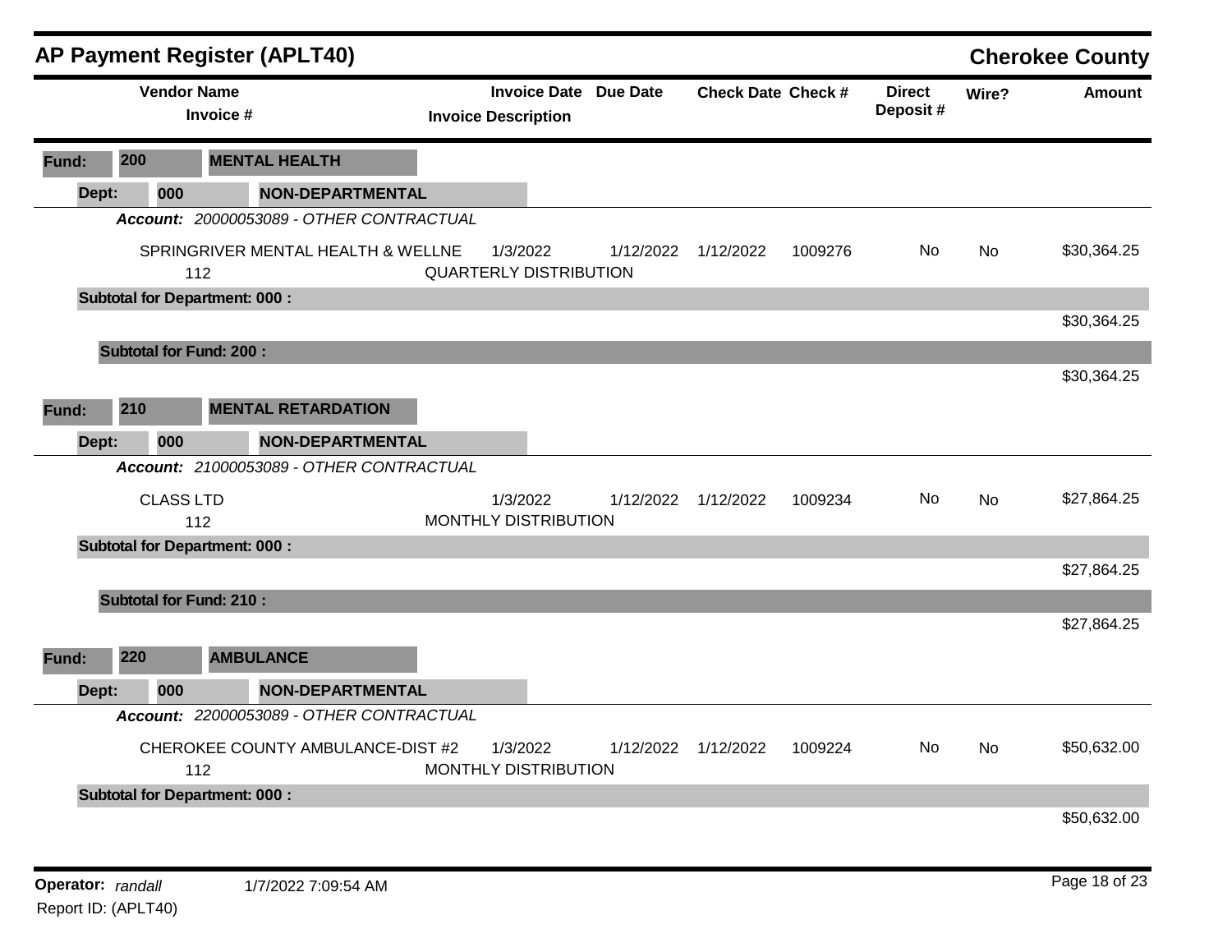|       |                   | <b>AP Payment Register (APLT40)</b>                                                |                                                            |                      |                           |         |                           |       | <b>Cherokee County</b> |
|-------|-------------------|------------------------------------------------------------------------------------|------------------------------------------------------------|----------------------|---------------------------|---------|---------------------------|-------|------------------------|
|       |                   | <b>Vendor Name</b><br>Invoice #                                                    | <b>Invoice Date Due Date</b><br><b>Invoice Description</b> |                      | <b>Check Date Check #</b> |         | <b>Direct</b><br>Deposit# | Wire? | <b>Amount</b>          |
|       |                   | <b>Subtotal for Fund: 220:</b>                                                     |                                                            |                      |                           |         |                           |       |                        |
| Fund: | 224               | <b>CHEROKEE COUNTY 911</b>                                                         |                                                            |                      |                           |         |                           |       | \$50,632.00            |
| Dept: | 000               | <b>NON-DEPARTMENTAL</b>                                                            |                                                            |                      |                           |         |                           |       |                        |
|       |                   | Account: 22400053300 - MISC PAID OUT                                               |                                                            |                      |                           |         |                           |       |                        |
|       |                   | <b>CENTURYLINK</b><br>123121                                                       | 12/25/2021<br>ACCT 313409961                               | 12/31/2021           | 1/12/2022                 | 1009223 | No                        | No    | \$476.00               |
|       |                   | CRAW-KAN TELEPHONE COOPERATIVE INC<br>112                                          | 1/1/2022<br>INV 1818SZ10901.067                            | 1/12/2022            | 1/12/2022                 | 1009240 | No                        | No    | \$98.00                |
|       |                   | <b>AT&amp;T MOBILITY</b><br>112                                                    | 12/11/2021<br>ACCT 287297386061                            | 12/31/2021           | 1/12/2022                 | 1009216 | No                        | No    | \$91.28                |
|       |                   | <b>VERIZON WIRELESS</b><br>9895395322                                              | 12/18/2021<br>INV 9895395322                               | 12/31/2021           | 1/12/2022                 | 1009283 | No                        | No    | \$1,280.38             |
|       |                   | <b>Subtotal for Department: 000:</b>                                               |                                                            |                      |                           |         |                           |       | \$1,945.66             |
|       |                   | <b>Subtotal for Fund: 224:</b>                                                     |                                                            |                      |                           |         |                           |       | \$1,945.66             |
| Fund: | 230               | <b>APPRAISER COSTS</b>                                                             |                                                            |                      |                           |         |                           |       |                        |
| Dept: | 000               | <b>NON-DEPARTMENTAL</b>                                                            |                                                            |                      |                           |         |                           |       |                        |
|       |                   | Account: 23000053074 - TELEPHONE BILLS                                             |                                                            |                      |                           |         |                           |       |                        |
|       |                   | COLUMBUS TELEPHONE COMPANY<br>0112                                                 | 1/1/2022<br><b>ACCT 7577</b>                               | 1/12/2022            | 1/12/2022                 | 1009237 | No                        | No    | \$121.12               |
|       |                   | Account: 23000053076 - PROFESSIONAL SERVICES                                       |                                                            |                      |                           |         |                           |       |                        |
|       |                   | <b>FOUR STATE PRINTING</b><br>11632<br>Account: 23000053330 - WORKERS COMP PREMIUM | 12/23/2021<br><b>INV 11632</b>                             | 12/31/2021 1/12/2022 |                           | 1009249 | No.                       | No    | \$49.80                |
|       |                   |                                                                                    |                                                            |                      |                           |         |                           |       |                        |
|       | Operator: randall | 1/7/2022 7:09:55 AM                                                                |                                                            |                      |                           |         |                           |       | Page 19 of 23          |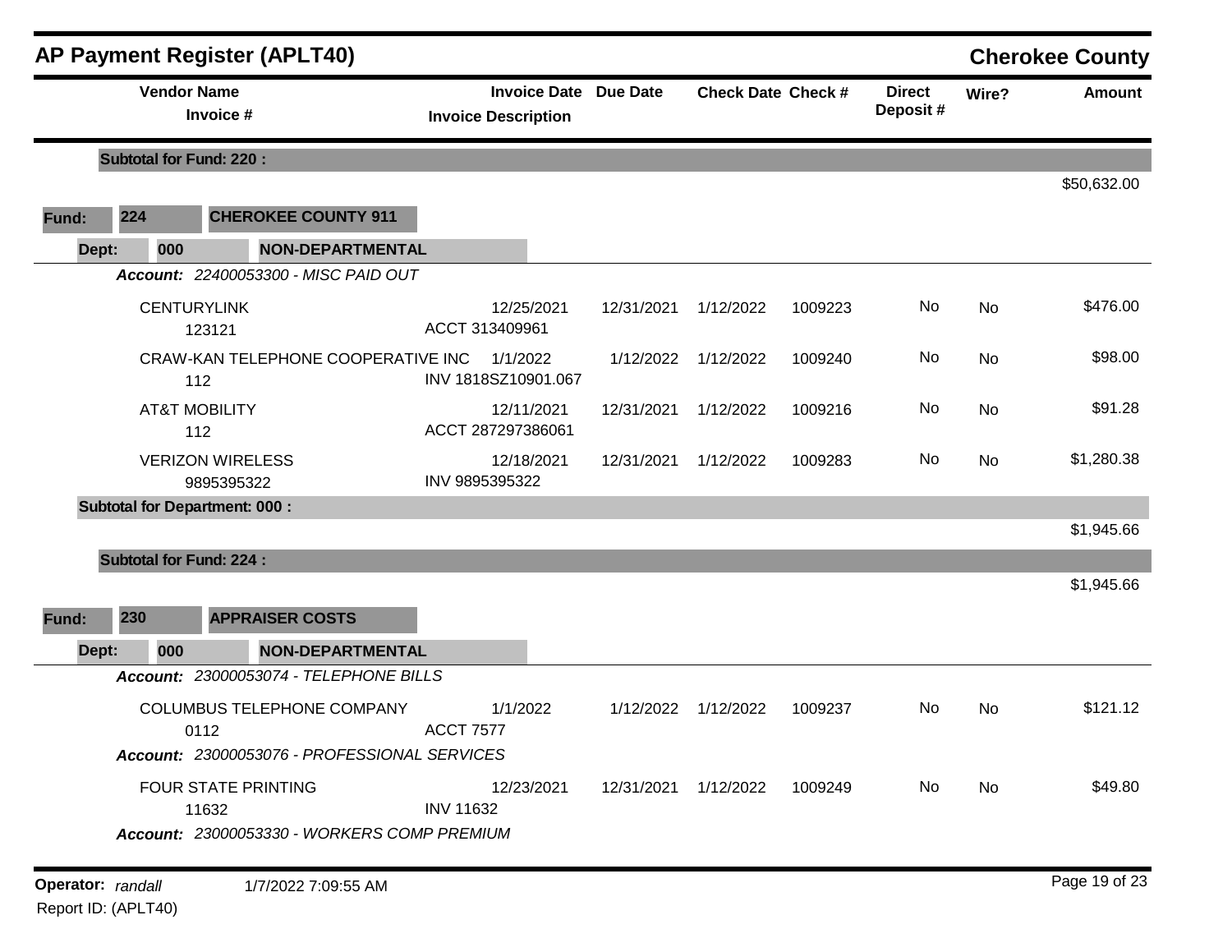| <b>AP Payment Register (APLT40)</b>         |                                             |                  |                                                            |            |                           |         |                           |           | <b>Cherokee County</b> |
|---------------------------------------------|---------------------------------------------|------------------|------------------------------------------------------------|------------|---------------------------|---------|---------------------------|-----------|------------------------|
| <b>Vendor Name</b><br>Invoice #             |                                             |                  | <b>Invoice Date Due Date</b><br><b>Invoice Description</b> |            | <b>Check Date Check #</b> |         | <b>Direct</b><br>Deposit# | Wire?     | <b>Amount</b>          |
| <b>KWORCC</b>                               |                                             |                  | 1/5/2022                                                   | 1/12/2022  | 1/12/2022                 | 1009260 | No                        | <b>No</b> | \$3,019.40             |
| 112<br><b>Subtotal for Department: 000:</b> |                                             | INV <sub>8</sub> |                                                            |            |                           |         |                           |           |                        |
|                                             |                                             |                  |                                                            |            |                           |         |                           |           | \$3,190.32             |
| <b>Subtotal for Fund: 230:</b>              |                                             |                  |                                                            |            |                           |         |                           |           |                        |
|                                             |                                             |                  |                                                            |            |                           |         |                           |           | \$3,190.32             |
| 260<br><b>Fund:</b>                         | <b>EMPLOYEE BENEFITS</b>                    |                  |                                                            |            |                           |         |                           |           |                        |
| 000<br>Dept:                                | <b>NON-DEPARTMENTAL</b>                     |                  |                                                            |            |                           |         |                           |           |                        |
|                                             | Account: 26000053005 - EMPLOYEE BENEFITS    |                  |                                                            |            |                           |         |                           |           |                        |
| 12312021                                    | KS EMPLOYMENT SECURITY FUND                 |                  | 12/31/2021<br>4TH QTR/UNEMPLOYMENT/177414                  | 12/31/2021 | 1/12/2022                 | 1009259 | No                        | <b>No</b> | \$623.17               |
|                                             | <b>Account: 26000053216 - VSP Insurance</b> |                  |                                                            |            |                           |         |                           |           |                        |
| <b>VISION SERVICE PLAN</b><br>813939243     |                                             |                  | 12/18/2021<br>STATEMENT 813939243                          | 12/31/2021 | 1/12/2022                 | 1009284 | No                        | <b>No</b> | \$1,219.46             |
| <b>Subtotal for Department: 000:</b>        |                                             |                  |                                                            |            |                           |         |                           |           |                        |
| <b>Subtotal for Fund: 260:</b>              |                                             |                  |                                                            |            |                           |         |                           |           | \$1,842.63             |
|                                             |                                             |                  |                                                            |            |                           |         |                           |           | \$1,842.63             |
| 300<br>Fund:                                | <b>SERVICE FOR ELDERLY</b>                  |                  |                                                            |            |                           |         |                           |           |                        |
| 000<br>Dept:                                | <b>NON-DEPARTMENTAL</b>                     |                  |                                                            |            |                           |         |                           |           |                        |
|                                             | Account: 30000053072 - GAS, ELECTRIC, WATER |                  |                                                            |            |                           |         |                           |           |                        |
| <b>KANSAS GAS SERVICE</b><br>123121 ELD     |                                             |                  | 12/27/2021<br>ACCT 510020083 1175382 00                    | 12/31/2021 | 1/12/2022                 | 1009254 | No                        | <b>No</b> | \$53.89                |
| <b>KANSAS GAS SERVICE</b><br><b>112 ELD</b> |                                             |                  | 12/28/2021<br>ACCT 512076592 1191351 09                    | 12/31/2021 | 1/12/2022                 | 1009254 | No                        | <b>No</b> | \$145.76               |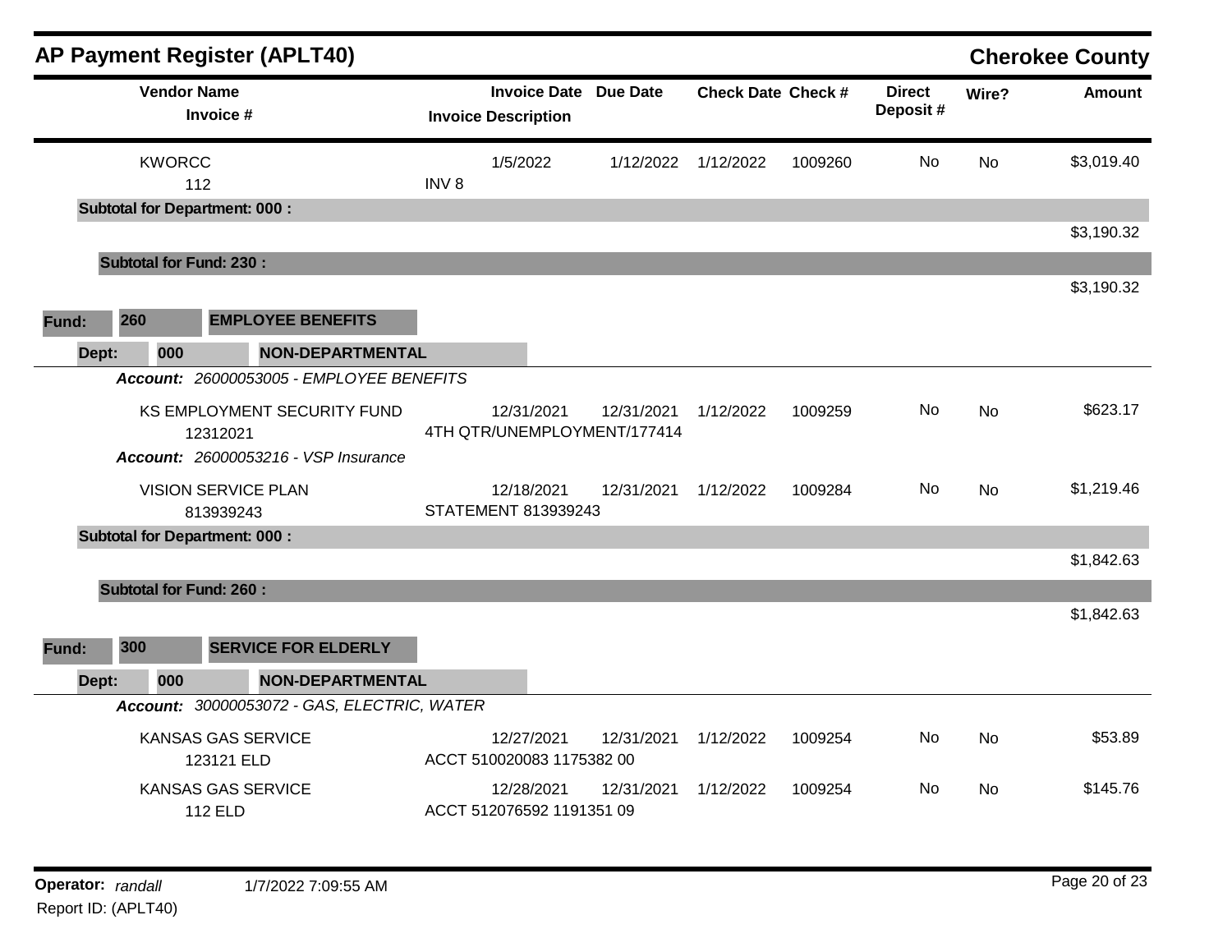| AP Payment Register (APLT40)                      |                                                            |            |                           |         |                           |           | <b>Cherokee County</b> |
|---------------------------------------------------|------------------------------------------------------------|------------|---------------------------|---------|---------------------------|-----------|------------------------|
| <b>Vendor Name</b><br>Invoice #                   | <b>Invoice Date Due Date</b><br><b>Invoice Description</b> |            | <b>Check Date Check #</b> |         | <b>Direct</b><br>Deposit# | Wire?     | <b>Amount</b>          |
| <b>KANSAS GAS SERVICE</b><br>112 ELD <sub>2</sub> | 12/29/2021<br>ACCT 510074383 1179346 45                    | 12/31/2021 | 1/12/2022                 | 1009254 | No                        | No        | \$357.34               |
| <b>KANSAS GAS SERVICE</b><br>112 ELD1             | 12/27/2021<br>ACCT 510724504 2014982 18                    | 12/31/2021 | 1/12/2022                 | 1009254 | No                        | <b>No</b> | \$77.08                |
| <b>LIBERTY UTILITIES</b><br>123121                | 12/20/2021<br>ACCT 828267-31-0                             | 12/31/2021 | 1/12/2022                 | 1009261 | No                        | No        | \$102.50               |
| <b>CITY OF COLUMBUS</b><br>123121 ELD             | 12/29/2021<br>ACCT 07-48820-01                             | 12/31/2021 | 1/12/2022                 | 1009231 | No                        | No        | \$58.19                |
| <b>LIBERTY UTILITIES</b><br>123121 ELD            | 12/21/2021<br>ACCT 124991-59-7                             | 12/31/2021 | 1/12/2022                 | 1009261 | No                        | <b>No</b> | \$137.16               |
| Account: 30000053074 - TELEPHONE BILLS            |                                                            |            |                           |         |                           |           |                        |
| <b>CENTURYLINK</b><br><b>112 ELD</b>              | 12/24/2021<br>ACCT 320494722                               | 12/31/2021 | 1/12/2022                 | 1009222 | No                        | <b>No</b> | \$4.24                 |
| <b>CENTURYLINK</b><br>112 ELD1                    | 12/24/2021<br>ACCT 320497874                               | 12/31/2021 | 1/12/2022                 | 1009222 | No                        | <b>No</b> | \$4.24                 |
| <b>Subtotal for Department: 000:</b>              |                                                            |            |                           |         |                           |           |                        |
|                                                   |                                                            |            |                           |         |                           |           | \$940.40               |
| <b>Subtotal for Fund: 300:</b>                    |                                                            |            |                           |         |                           |           |                        |
|                                                   |                                                            |            |                           |         |                           |           | \$940.40               |
| 330<br><b>SEWER DISTRICT#1 OPER</b><br>Fund:      |                                                            |            |                           |         |                           |           |                        |
| <b>NON-DEPARTMENTAL</b><br>Dept:<br>000           |                                                            |            |                           |         |                           |           |                        |
| Account: 33000053072 - GAS, ELECTRIC, WATER       |                                                            |            |                           |         |                           |           |                        |
| <b>LIBERTY UTILITIES</b><br>112 SEW3              | 12/29/2021<br>ACCT 059522-21-9                             | 12/31/2021 | 1/12/2022                 | 1009261 | No                        | <b>No</b> | \$119.83               |
| <b>LIBERTY UTILITIES</b><br>112 SEW2              | 12/29/2021<br>ACCT 487490-67-4                             | 12/31/2021 | 1/12/2022                 | 1009261 | No                        | No        | \$48.39                |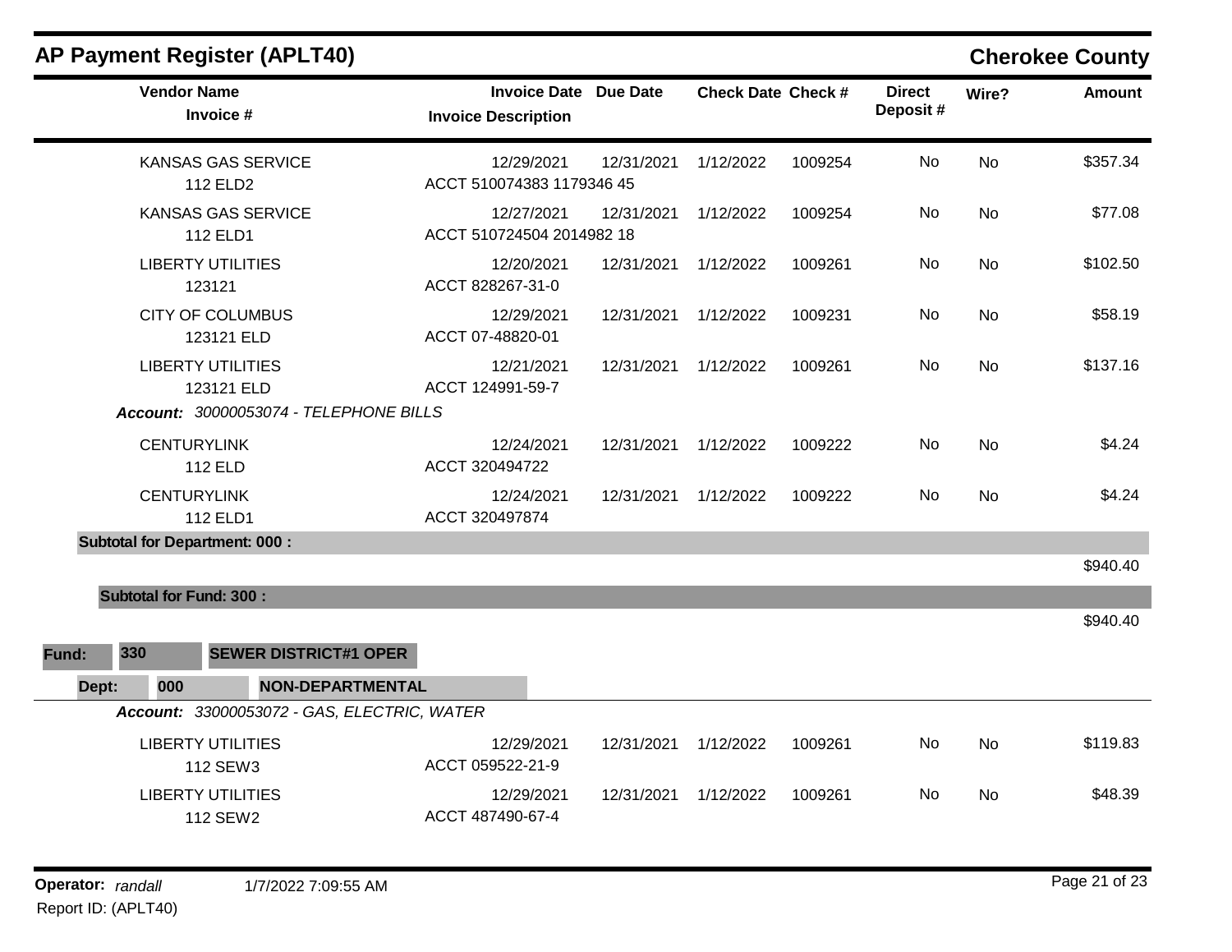| <b>AP Payment Register (APLT40)</b>                                                 |                                                   |                 |                           |         |                                   |           | <b>Cherokee County</b> |
|-------------------------------------------------------------------------------------|---------------------------------------------------|-----------------|---------------------------|---------|-----------------------------------|-----------|------------------------|
| <b>Vendor Name</b><br>Invoice #                                                     | <b>Invoice Date</b><br><b>Invoice Description</b> | <b>Due Date</b> | <b>Check Date Check #</b> |         | <b>Direct</b><br>Deposit#         | Wire?     | <b>Amount</b>          |
| <b>LIBERTY UTILITIES</b><br><b>112 SEW</b>                                          | 12/29/2021<br>ACCT 547731-85-1                    | 12/31/2021      | 1/12/2022                 | 1009261 | No                                | <b>No</b> | \$585.54               |
| <b>CENTURYLINK</b><br><b>112 SEW</b>                                                | 12/23/2021<br>ACCT 438097159                      | 12/31/2021      | 1/12/2022                 | 1009223 | No                                | <b>No</b> | \$403.92               |
| <b>LIBERTY UTILITIES</b><br>112 SEW1<br>Account: 33000053330 - WORKERS COMP PREMIUM | 12/29/2021<br>ACCT 369339-68-4                    | 12/31/2021      | 1/12/2022                 | 1009261 | No                                | <b>No</b> | \$75.92                |
| <b>KWORCC</b><br>112                                                                | 1/5/2022<br>INV <sub>8</sub>                      | 1/12/2022       | 1/12/2022                 | 1009260 | No                                | <b>No</b> | \$834.00               |
| <b>Subtotal for Department: 000:</b>                                                |                                                   |                 |                           |         |                                   |           |                        |
|                                                                                     |                                                   |                 |                           |         |                                   |           | \$2,067.60             |
| <b>Subtotal for Fund: 330:</b>                                                      |                                                   |                 |                           |         |                                   |           |                        |
|                                                                                     |                                                   |                 |                           |         |                                   |           | \$2,067.60             |
|                                                                                     |                                                   |                 |                           |         | Total for Bank 1 Account 1120298: |           | \$389,903.24           |
|                                                                                     |                                                   |                 |                           | *****   | <b>Total Invoices Paid:</b>       |           | \$389,903.24           |